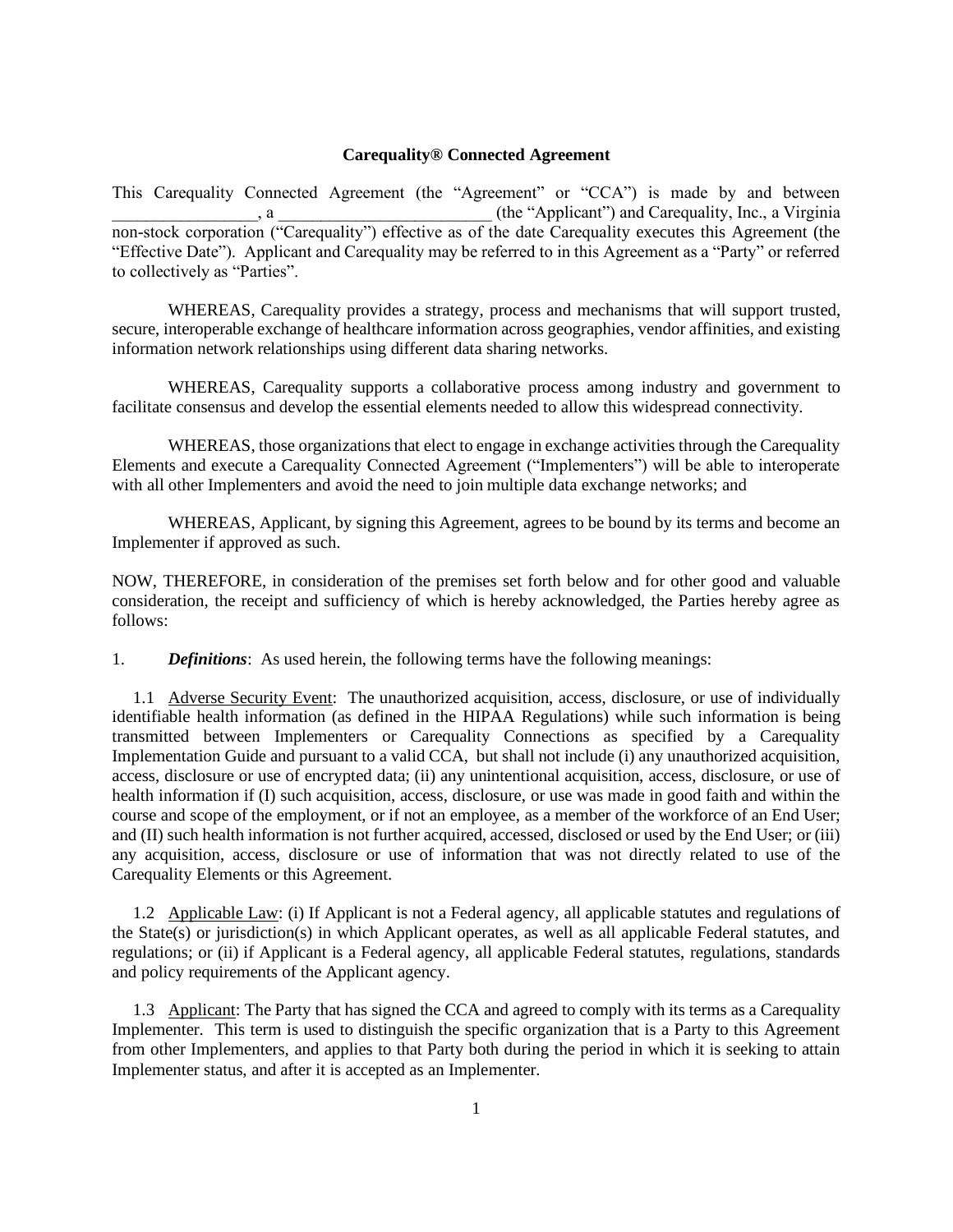1.4 Applicant Business Rule: A data sharing restriction that Applicant has adopted for itself and its customers, participants or other constituent entities. An Applicant Business Rule may only be based on a policy decision that Applicant has made with respect to the handling of patient data identified as clinically or legally sensitive, or to the consent or authorization that is required to share data with other Implementers and Carequality Connections. It is not necessary that the Applicant Business Rule be required by Applicable Law or be based on Applicable Law.

1.5 Business Associate: An organization that is defined as a "business associate" in 45 C.F.R. § 160.103 of the HIPAA Regulations.

1.6 Business Day(s): Monday through Friday excluding federal or state holidays.

1.7 Carequality Connection: An organization that is properly listed in the Carequality Directory in accordance with the requirements of Section 15 of this CCA.

1.8 Carequality Connection Terms: The terms set forth in Exhibit 1, and, if applicable, as further amended by Carequality.

1.9 Carequality Directory: A set of information that includes entries for all organizations who have been accepted as Carequality Implementers, along with those organizations' Carequality Connections which serves as the definitive reference for identifying those organizations who are valid participants in exchange activities through the Carequality Elements, and for obtaining the information needed to establish technical connectivity with such organizations.

1.10 Carequality Elements: Those elements that have been adopted by Carequality to support widespread interoperability among Implementers including, but not limited to, the Carequality Connected Agreement, the Carequality Connection Terms, the Carequality Directory, Implementation Guides, and the Carequality Policies.

1.11 Carequality Policies: Those policies and procedures adopted by Carequality which are binding on Carequality, Implementers, Carequality Connections or all of them.

1.12 Carequality Use Case: A combination of a set of functional needs and a particular technical architecture for addressing those needs, for which the Carequality Steering Committee ("Steering Committee") has adopted an Implementation Guide.

1.13 Confidential Information: Proprietary or confidential materials or information of a Discloser in any medium or format that a Discloser labels as such upon disclosure or given the nature of the information or the circumstances surrounding its disclosure, reasonably should be considered confidential. With respect to Carequality, Confidential Information also includes those components of the Carequality Elements that the Carequality Steering Committee determines should be labeled Confidential. Notwithstanding any label to the contrary, Confidential Information does not include any Contribution (even if included in a Carequality Element); any information which is or becomes known publicly through no fault of a Recipient; is learned of by a Recipient from a third party entitled to disclose it; is already known to a Recipient before receipt from a Discloser as documented by the Recipient's written records; or, is independently developed by Recipient without reference to, reliance on, or use of, Discloser's Confidential Information.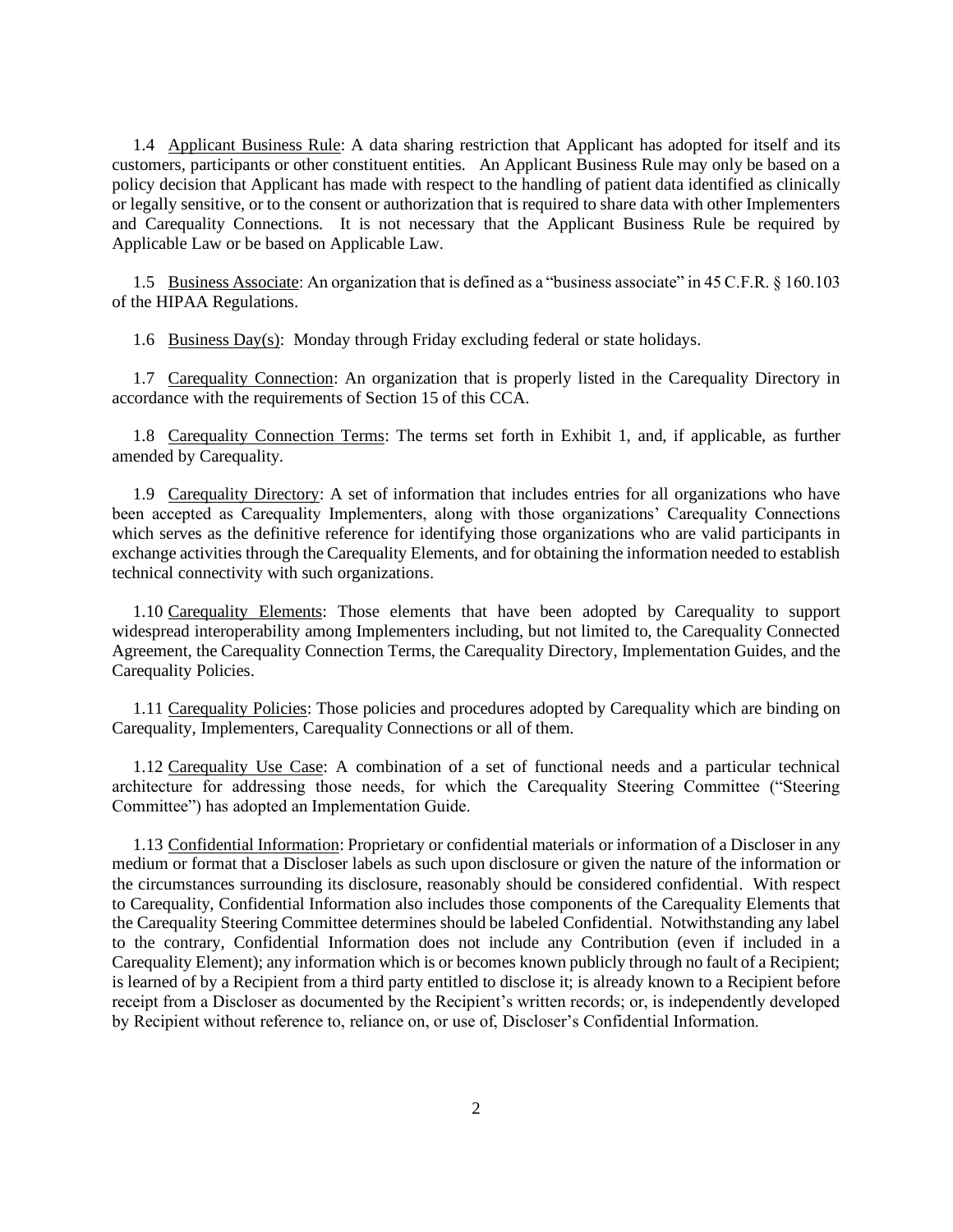1.14 Contribution: Any submission by a Discloser to Carequality intended by the Discloser to be considered for inclusion in any of the Carequality Elements, including comments submitted on any media, oral discussions at meetings of any work group, committee or sub-committee or other types of submissions.

1.15 Covered Entity: An organization that is defined as a "covered entity" in 45 C.F.R. § 160.103 of the HIPAA Regulations.

1.16 Discloser: The Party that discloses Confidential Information to a Recipient.

1.17 Dispute: Any controversy, dispute, or disagreement arising out of or relating to the interpretation or implementation of the Carequality Elements.

1.18 End User: An individual or program generating a request for information, responding to a request for information, publishing information to a list of recipients or receiving published information through the Carequality Elements.

1.19 Exchange Activity: Any use of the capability provided or supported by the Carequality Elements to exchange information among Implementers or their Carequality Connection.

1.20 Governmental Entity: A local, state or Federal agency.

1.21 HIPAA Regulations: The Standards for Privacy of Individually Identifiable Health Information and the Security Standards for the Protection of Electronic Protected Health Information (45 C.F.R. Parts 160 and 164) promulgated by the U.S. Department of Health and Human Services under the Health Insurance Portability and Accountability Act (HIPAA) of 1996, as in effect on the Effective Date of this Agreement and as may be amended, modified, or renumbered.

1.22 Implementation Guide: A guide adopted by Carequality that sets forth the technical specifications and additional business rules that apply to Implementers and Carequality Connections who declare support for a specific Carequality Use Case. Additional business rules will include, but not be limited to, permitted purposes for the Carequality Use Case, roles associated with the Carequality Use Case and specifications on compliance with Section 8 of this Agreement ("Non-Discrimination").

1.23 Implementer: An organization that has signed the Carequality Connected Agreement and been accepted as such by Carequality.

1.24 Recipient: The Party that receives Confidential Information from a Discloser.

# 2. *Recognition of Applicant as an Implementer.*

2.1 Applicant shall submit an application, via a form provided by Carequality, seeking to be recognized as an Implementer. The purpose of the application shall be for Applicant to demonstrate, to the satisfaction of Carequality, that Applicant is reasonably positioned to meet its obligations under this Agreement. All applications will be reviewed by Carequality using the review criteria adopted by the Steering Committee. Applicant warrants and represents that: (i) information submitted to Carequality in connection with Applicant's application and any other documentation or information provided by Applicant to Carequality is, to the best of Applicant's knowledge, accurate and complete; and (ii) it has the organizational infrastructure, legal authority and financial resources to comply with the obligations in this Agreement.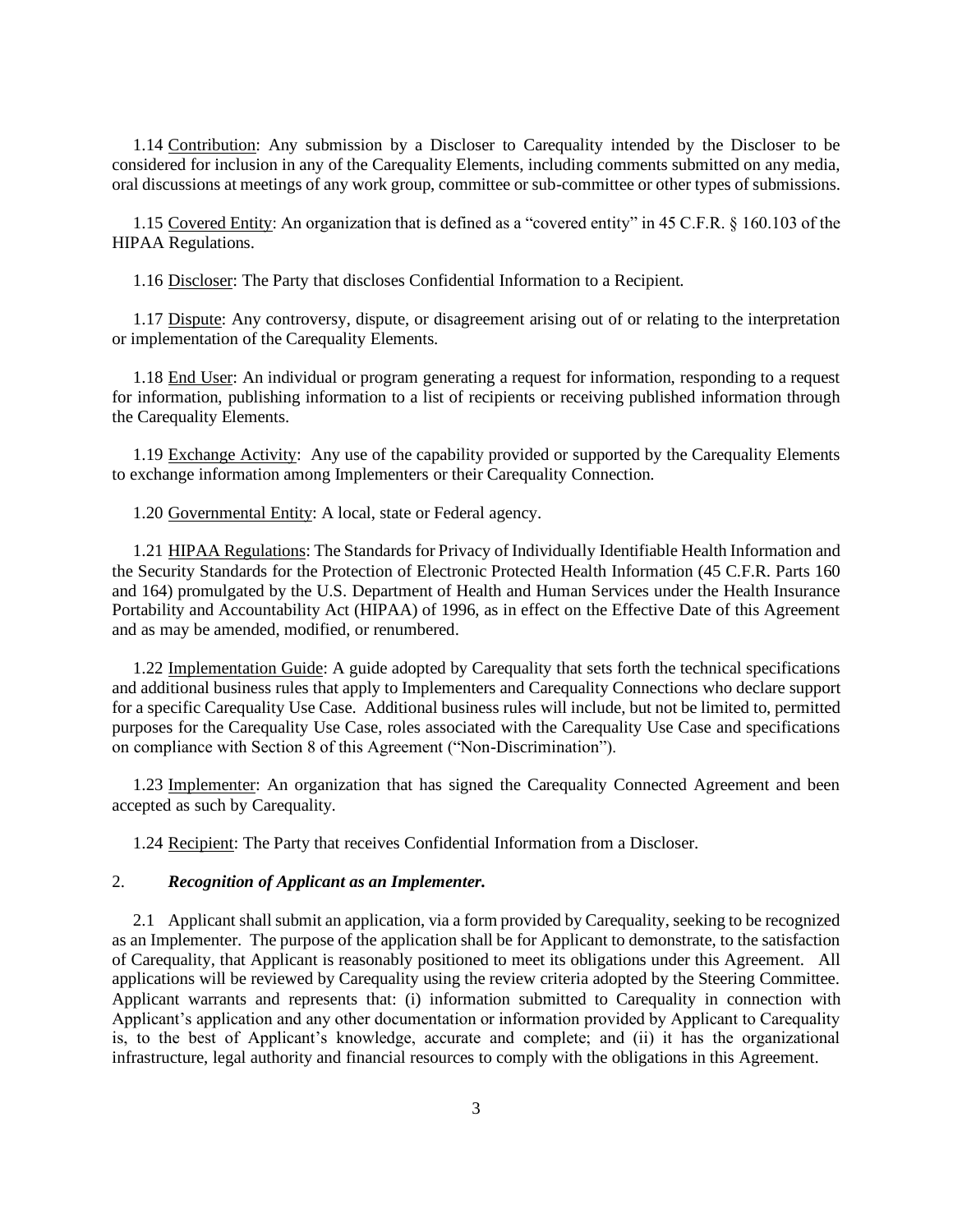2.2 Carequality shall inform each Applicant in writing as to whether its application was accepted or rejected. Upon receiving written notice from Carequality that Applicant has demonstrated that it is able to meet its obligations under this Agreement, Applicant shall be recognized by Carequality as an Implementer, subject to all obligations, terms and conditions contained herein and entitled to all rights and benefits conferred upon Implementers including, but not limited to, inclusion in the Carequality Directory. Applicant shall not represent itself as an Implementer until receiving such written notice from Carequality.

2.3 Applicant acknowledges that other Implementers will be permitted to identify themselves as Implementers if such Implementers have demonstrated to the satisfaction of Carequality that they are able to meet their obligations as such. APPLICANT ACKNOWLEDGES AND AGREES THAT CAREQUALITY MAKES NO REPRESENTATIONS OR WARRANTIES THAT ANY ORGANIZATION IDENTIFYING ITSELF AS AN IMPLEMENTER OR ANY TECHNOLOGY PLATFORMS USED OR PROVIDED BY AN ORGANIZATION IDENTIFYING ITSELF AS AN IMPLEMENTER WILL BE SAFE, ERROR FREE, ACCURATE, INTEROPERABLE OR UNINTERRUPTED.

3. *Carequality Steering Committee*. Carequality has established the Steering Committee to serve as the governing body over all Carequality activities and has given it responsibility and authority over the rights, responsibilities and obligations of Carequality set forth in this CCA. Applicant acknowledges the authority of the Steering Committee and hereby grants to the Steering Committee the right to provide governance, oversight, facilitation and support for the Implementers by conducting activities including, but not limited to, the following:

- a. Developing and maintaining the Carequality Elements; and
- b. Developing and amending Carequality Policies.

To the extent permitted under Applicable Law, this grant of authority to the Steering Committee is unconditional and does not require any further consideration or action by Applicant. The Steering Committee shall have the authority to unilaterally delegate to the Chairperson of the Steering Committee, a subcommittee of the Steering Committee or Carequality staff any of the responsibilities granted to the Steering Committee herein. The Steering Committee may engage contractors to perform specific duties associated with the exercise of the authorities and responsibilities granted to the Steering Committee herein.

4. *Fees*. Applicant shall pay the fees set forth on Schedule 1 attached hereto (the "Fees"). Carequality shall invoice Applicant for all Fees in accordance with Schedule 1. Unless otherwise set forth in Schedule 1, invoices shall be due and payable by Applicant within sixty (60) days after receipt thereof unless Applicant notifies Carequality in writing that it is disputing the invoice and identifies the specific reasons it is disputing the invoice. Other than with regard to invoiced amounts that are disputed in good faith, any collection costs, attorney's fees or other expenses reasonably incurred by Carequality in collecting amounts due under this Agreement are the responsibility of Applicant, unless Applicant is a U.S. federal agency, in which case such costs, fees, or other expenses will be the responsibility of Applicant only if awarded by a court of competent jurisdiction. Applicant shall continue to incur Fees during any period of time in which Applicant is suspended pursuant to this Section or Section 5.3. In the event Applicant fails to make any undisputed payment required hereunder, upon at least ten (10) days prior written notice, Carequality, without limitation to any other remedy it may have, may suspend Applicant's ability to participate in any Exchange Activity under this Agreement. If Applicant makes payment within the 10 day notice period, Carequality will not suspend Applicant's ability to participate in any Exchange Activity under this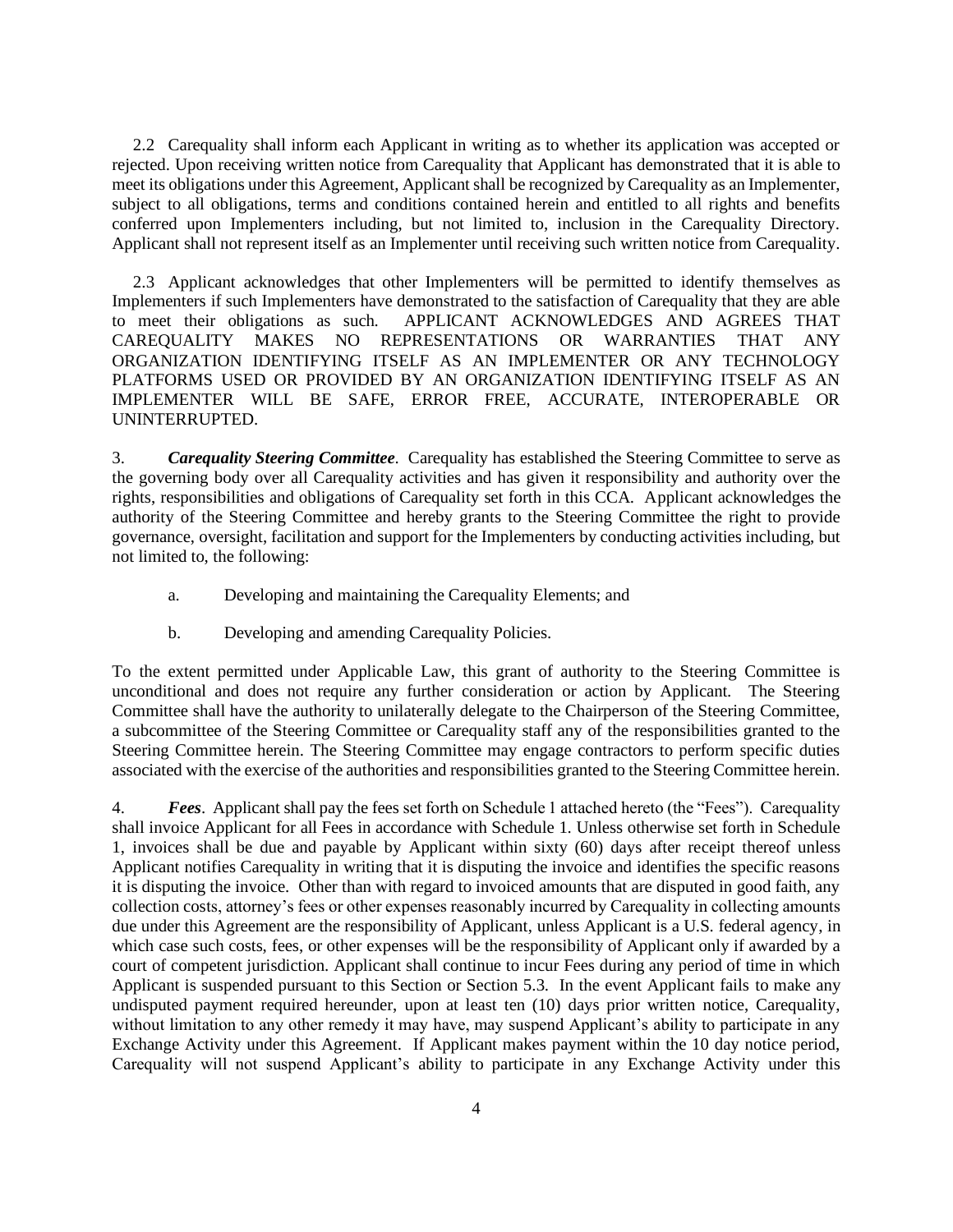Agreement for the non-payment. If Applicant is a U.S. federal agency, it shall pay those Fees that are applicable to U.S. federal agencies as set forth in Schedule 1.

4.1 **Changes to Fees.** Schedule 1 may be updated by Carequality from time-to-time in relation to operational costs and other market factors in order to ensure the sustainability of the activities conducted under the Carequality Elements. In light of the foregoing, changes to Schedule 1 are not subject to the Amendment process set forth in Section 21.4. Carequality shall provide Applicant not less than ninety (90) days' advance written notice of any adjustments to the Fees set forth in Schedule 1.

## 5. *Term and Termination.*

5.1 **Term**. This Agreement shall commence on the Effective Date and shall continue until terminated in accordance with this Section.

5.2 **Termination**. Applicant may terminate this Agreement at any time by providing sixty (60) days prior written notice to Carequality. Carequality may terminate this Agreement with immediate effect by giving notice to Applicant if: (i) Applicant is in material breach of any of the terms and conditions of this Agreement and fails to remedy such breach within 30 days after receiving notice of such breach; or (ii) Applicant breaches a material provision of this Agreement where such breach is not capable of remedy. Carequality may terminate this Agreement by providing Applicant with ninety (90) days prior written notice in the event that Carequality ceases to support interoperability through the use of the Carequality Elements. If Applicant is a U.S. federal agency, then the Contract Disputes Act ("CDA"), 41 U.S.C. sections 7101 et seq., shall govern alleged breaches under this Agreement.

#### 5.3 **Suspension**.

5.3.1 Suspension by Carequality. Carequality may suspend Applicant's ability to participate in any Exchange Activity under this Agreement in accordance with Section 4 or in the event that Carequality determines, following completion of a preliminary investigation, that (i) Applicant has breached a material provision of this Agreement and failed to cure such breach within fifteen (15) days, or such other period of time that the Parties have agreed to, of receiving notice of same; or (ii) there is a substantial likelihood that Applicant's acts or omissions create an immediate threat, or will cause irreparable harm, to another Party, an Implementer, Carequality Connection, End User, organization or individual (collectively, a "Threat Condition"). To the extent that Carequality determines that one of Applicant's Carequality Connections has created a Threat Condition, Carequality may suspend that Carequality Connection's ability to participate in any Exchange Activity under this Agreement. Except for a suspension in accordance with Section 4, Carequality will make a reasonable effort to notify Applicant in advance of its intent to suspend Applicant or one of Applicant's Carequality Connections. Upon suspension of either Applicant or one of Applicant's Carequality Connections, Carequality will work collaboratively with Applicant to resolve the issue leading to the suspension.

5.3.2 Voluntary suspension by Applicant. Notwithstanding the foregoing, Applicant may request that Carequality temporarily suspend Applicant's ability to participate in any Exchange Activity under this Agreement in the event that Applicant cannot comply with the terms and conditions of this Agreement.

5.3.3 Selective suspension by Applicant. Applicant may determine that it must suspend exchanging with another Implementer with which it is otherwise required to exchange in accordance with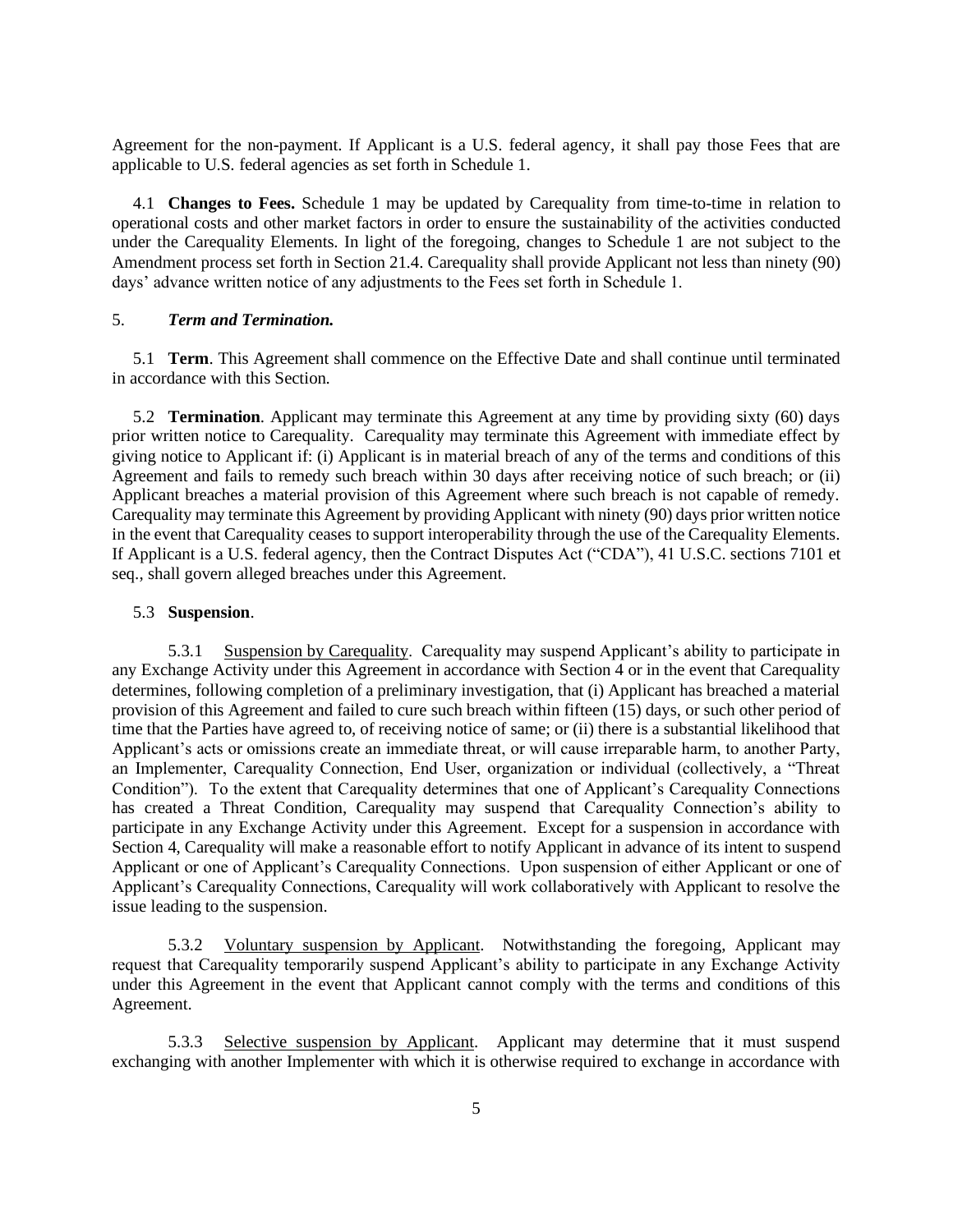Carequality Use Case Implementation Guide because of reasonable and legitimate concerns related to the privacy and security of information that is exchanged. If Applicant makes this determination, it is required to notify Carequality and the Implementer it is suspending promptly of its decision and the reason(s) for making the decision. If Applicant makes the decision to suspend, it is required within thirty (30) days to initiate the Dispute Resolution Process in order to resolve whatever issues led to the decision to suspend, or end its suspension and resume exchanging with the other Implementer. Provided that Applicant selectively suspends exchanging with another Implementer in accordance with this Section 5.3.3, such selective suspension shall not be deemed a violation of Section 8.

5.3.4 Notwithstanding anything to the contrary set forth herein, Carequality retains the right to suspend any Carequality activity or Carequality Use Case (i) upon ten (10) days prior notice to Applicant if Carequality determines that Carequality's interests are threatened or (ii) immediately if Carequality determines that the safety or security of any individual or of Confidential Information is threatened.

5.3.5 The suspension of Applicant's ability to participate in any Exchange Activity under this Agreement pursuant to this Section 5.3 has no effect on either Party's obligations hereunder. Notwithstanding the foregoing, during any suspension pursuant to this Section 5.3, Applicant's inability to participate in any Exchange Activity under this Agreement, or comply with those terms of this Agreement that require participation in any Exchange Activity shall not be deemed a breach of this Agreement.

5.4 **Effect of Termination**. Upon termination of this Agreement for any reason, Carequality shall immediately remove Applicant and its Carequality Connections from the Carequality Directory and any other lists of Implementers that Carequality maintains. Applicant shall (i) promptly remove all references that identify it as a Carequality Implementer from all electronic media, and (ii) cease all use of any material, including but not limited to product manuals, marketing literature, and web content that identifies it as a Carequality Implementer. Within twenty (20) business days of termination of this Agreement, Applicant shall confirm to Carequality, in writing, that it has complied with this Section.

6. *Legal Requirements*. Each Party shall, at all times, fully comply with all Applicable Law relating to this Agreement and the use of the Carequality Elements. To further support the privacy, confidentiality, and security of health information exchanged pursuant to this Agreement, Applicant agrees that when acting as an Implementer, it will comply with the provisions of the HIPAA Regulations that are applicable to Business Associates as a minimum contractual standard of conduct even if Applicant is not a Covered Entity, a Business Associate, or a Governmental Entity. Notwithstanding any provision of this Agreement to the contrary, an Applicant or Implementer that is a federal agency and is not otherwise subject to the HIPAA Regulations shall not be required to comply with the HIPAA Regulations under this Agreement.

7. *Compliance with the Implementation Guides and Carequality Policies*. Beginning on a date to be mutually agreed upon by Applicant and Carequality, Applicant shall implement and maintain support of at least one Carequality Use Case and shall indicate to Carequality the Applicant's role in such Carequality Use Case ("Carequality Use Case Role"). For all Carequality Use Cases supported by Applicant, Applicant shall comply with all components (unless such components are designated as optional) set forth in the applicable Implementation Guide that apply to (i) the Applicant's Carequality Use Case Role or (ii) all Implementers. Applicant is encouraged, but not required, to comply with all optional components of the applicable Implementation Guide(s). Applicant shall also comply with all Carequality Policies applicable to Implementers and require that its Carequality Connections comply with all applicable components of the Implementation Guide(s) and Carequality Policies. In the event of a conflict between the terms of this Agreement and the Implementation Guide(s) or Carequality Policies, the terms of this Agreement shall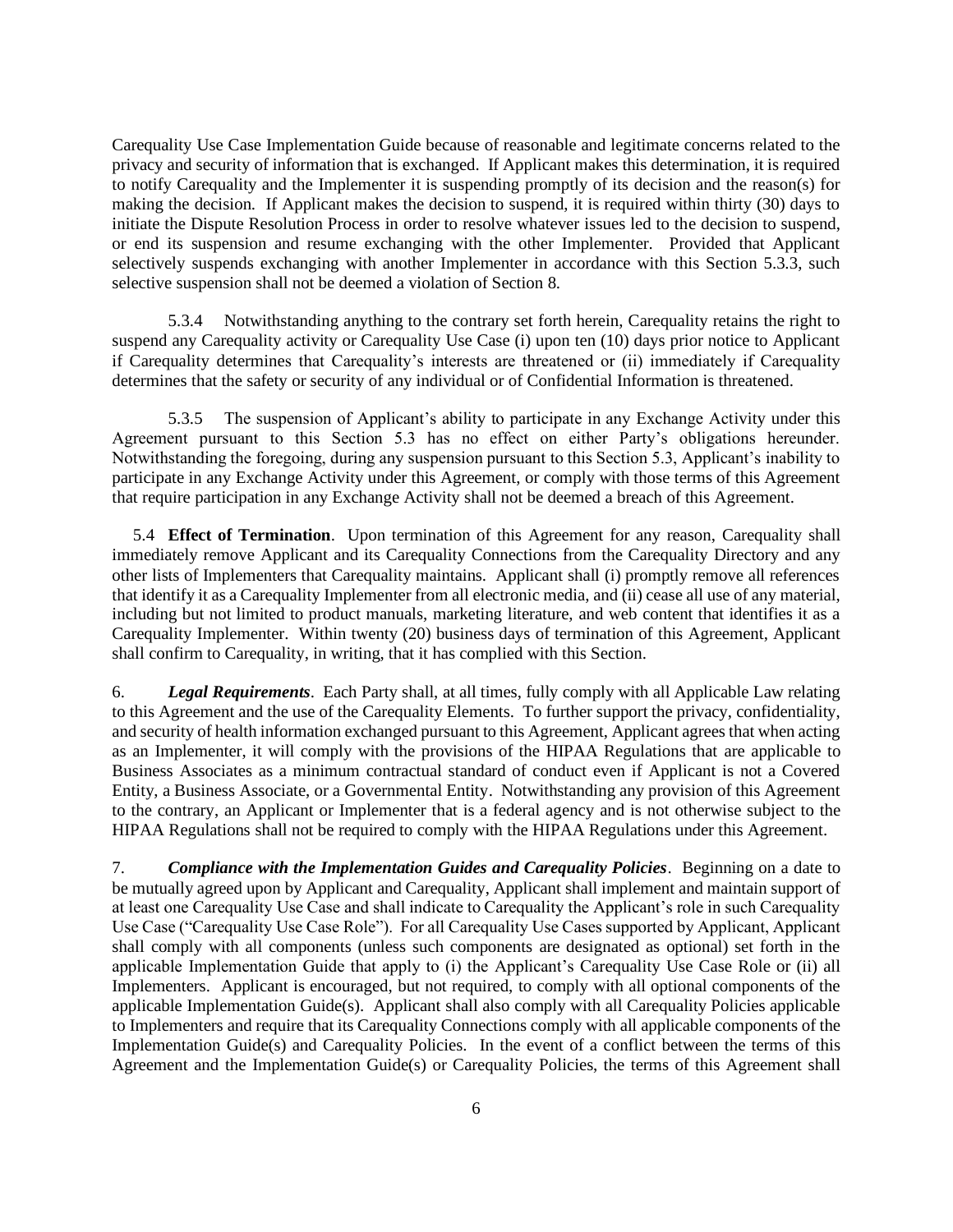control. Notwithstanding any provision of this Agreement to the contrary, if Applicant or Carequality Connection is a U.S. federal agency, no change in policies or procedures shall apply to such agency until the agency has received 60 days' prior written notice of the change and has assented in writing to the change. If the agency does not assent or does not object based on federal law to the change(s) in writing within 60 days, the change(s) shall apply to the agency. In the event of an agency objection based on federal law, if the objection is not resolved prior to the effective date of the change(s) to which the agency objects, the agency may voluntarily and/or selectively suspend participation, or Carequality may suspend the agency if the agency is unable to comply with the change(s) pending continued efforts to reach a resolution.

8. *Non-Discrimination*. With respect to Implementers and Implementers' Carequality Connections that have implemented the same Carequality Use Case as Applicant and Applicant's Carequality Connections, neither Applicant nor its Carequality Connections shall unfairly or unreasonably limit exchange or interoperability with such Implementers or their Carequality Connections. Each Carequality Use Case's Implementation Guide will provide specific requirements for compliance with this requirement in the context of that Carequality Use Case.

9. *Applicant Autonomy*. To the extent that Applicant has adopted Applicant Business Rules, Applicant is permitted to continue acting in accordance with such Applicant Business Rules, even if they restrict Applicant's ability to support exchange of information with other Implementers or to meet the requirements of Section 8 above, provided that Applicant applies such Applicant Business Rules consistently with respect to other Implementers and the Applicant Business Rules do not impose unfair or unreasonable conditions that would unfairly or unreasonably limit interoperability.

# 10. *Accountability*.

# 10.1 **Applicant Accountability.**

10.1.1 Statement of General Principle. To the extent not prohibited by Applicable Law, Applicant shall be responsible for its acts and omissions and not for the acts or omissions of any other Implementer. Notwithstanding any provision in this Agreement to the contrary, Applicant shall not be liable for any act or omission if a cause of action for such act or omission is otherwise prohibited by Applicable Law. This section shall not be construed as a hold harmless or indemnification provision.

10.1.2 Harm to Carequality. Subject to Sections 10.3 and 19 of this Agreement that exclude certain types of damages or limit overall damages, Applicant shall be responsible for harm suffered by Carequality to the extent that the harm was caused by Applicant's breach of this Agreement.

10.1.3 Harm to other Implementers. Subject to Sections 10.3 and 19 of this Agreement that exclude certain types of damages or limit overall damages, Applicant shall be responsible for harm suffered by another Implementer to the extent that the harm was caused by Applicant's willful or reckless act or intentional misconduct in each case in breach of a Section of this Agreement to which the other Implementer is a third party beneficiary pursuant to Section 21.6 of this Agreement.

10.1.4 Implementers with no Carequality Connections. If Applicant does not designate any Carequality Connections for a specific Carequality Use Case, then Applicant shall be responsible to other Implementers' Carequality Connections for harm suffered by other Implementers' Carequality Connections to the extent that the harm was caused by Applicant's willful act or intentional misconduct in breach of this Agreement. If Applicant chooses to both designate Carequality Connections for a specific Carequality Use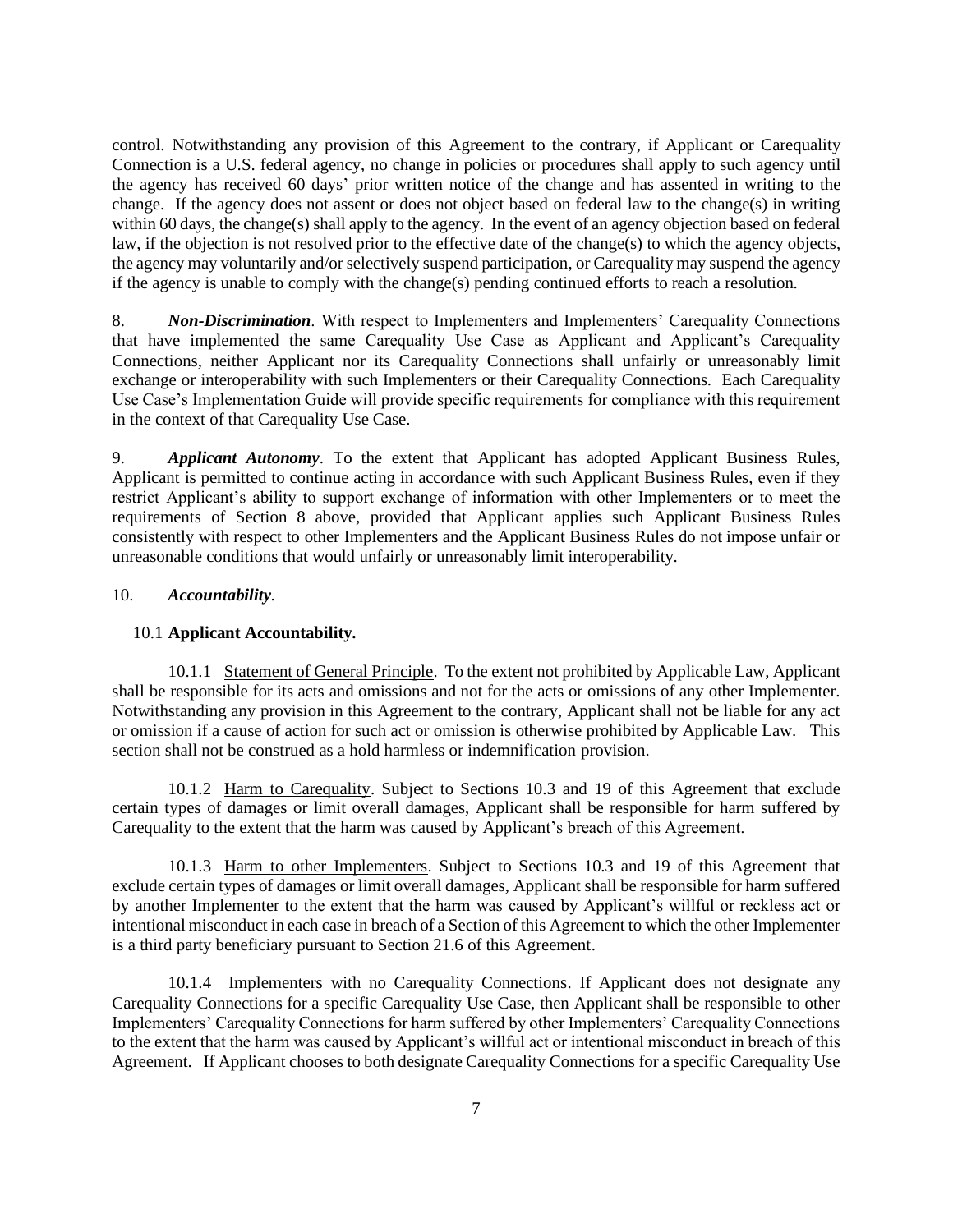Case and also directly engage in the exchange of information using the same Carequality Use Case, then Applicant shall be responsible to other Implementer's Carequality Connections for harm suffered by other Implementer's Carequality Connections to the extent that the harm was caused by Applicant's willful act or intentional misconduct in breach of this Agreement while participating in the Carequality Use Case directly and not through its Carequality Connections In all cases, Applicant's liability shall be subject to Sections 10.3 and 19 of this Agreement that exclude certain types of damages or limit overall damages.

10.1.5 Federal agencies. Notwithstanding any provision of this Agreement to the contrary, if Applicant is a U.S. federal agency it is understood and agreed that nothing in this Agreement shall limit the sovereign immunity enjoyed by the agency or limit its legal right to recover damages against Carequality, Implementers, or their Carequality Connections. If Applicant is a U.S. federal agency, then Applicant shall not have any indemnification obligations to Carequality or to any other Implementer, their Carequality Connections or any third party in connection with this Agreement. No provision of the CCA, or the Carequality Connection Terms, shall be construed as an indemnification requirement for any federal agency.

10.2 **Carequality Accountability**. Applicant has agreed to comply with this Agreement. Accordingly, Applicant will not hold Carequality, or anyone acting on its behalf, including but not limited to members of the Steering Committee, Advisory Council or any work group or subcommittee, its contractors, employees or agents liable for any damages, losses, liabilities or injuries arising from or related to this Agreement, except to the extent that such damages, losses, liabilities or injuries are the direct result of Carequality's breach of this Agreement. This section shall not be construed as a hold harmless or indemnification provision.

10.3 **Limitation on Liability**. Notwithstanding anything in this Agreement to the contrary, in no event shall either Carequality's or Applicant's total liability to each other and all third party beneficiaries arising from or relating to this Agreement exceed an aggregate amount equal to three million dollars (\$3,000,000), whether a claim for any such liability or damages is premised upon breach of contract, breach of warranty, negligence, strict liability, or any other theories of liability, even if such Party has been apprised of the possibility or likelihood of such damages occurring.

11. *Cooperation*. Applicant understands and acknowledges that numerous activities with respect to this Agreement shall likely involve other Implementers and their Carequality Connections, employees, agents, and third party contractors, vendors, or consultants. To the extent not legally prohibited, Applicant shall: (a) respond in a timely manner to inquiries from Carequality, Implementers or their Carequality Connections about possible issues related to the Carequality Use Case(s) supported by Applicant; (b) collaboratively participate in discussions coordinated by Carequality to address differing interpretations of requirements set forth in an applicable Implementation Guide(s) prior to pursuing the Dispute Resolution Process; (c) make reasonable efforts to notify other Implementers when persistent and widespread connectivity failures are occurring with those Implementers or their Carequality Connections so that all those affected can investigate the problems and identify the root cause(s) of the connectivity failures; (d) work cooperatively including, without limitation, facilitating contact between other Implementers or their Carequality Connections and Applicants' Carequality Connections, to address the root cause(s) of persistent and widespread connectivity failures; (e) subject to Applicant's right to restrict or condition its cooperation or disclosure of information in the interest of preserving privileges in any foreseeable dispute or litigation or protecting Applicant's confidential information, provide reasonable information (or direct its Carequality Connections to do so) to other Implementers in support of collaborative efforts to resolve issues or Disputes; (f) require that Applicant's Carequality Connections will provide information and other relevant assistance to Applicant in connection with this Section 11; and (g) subject to Applicant's right to restrict or condition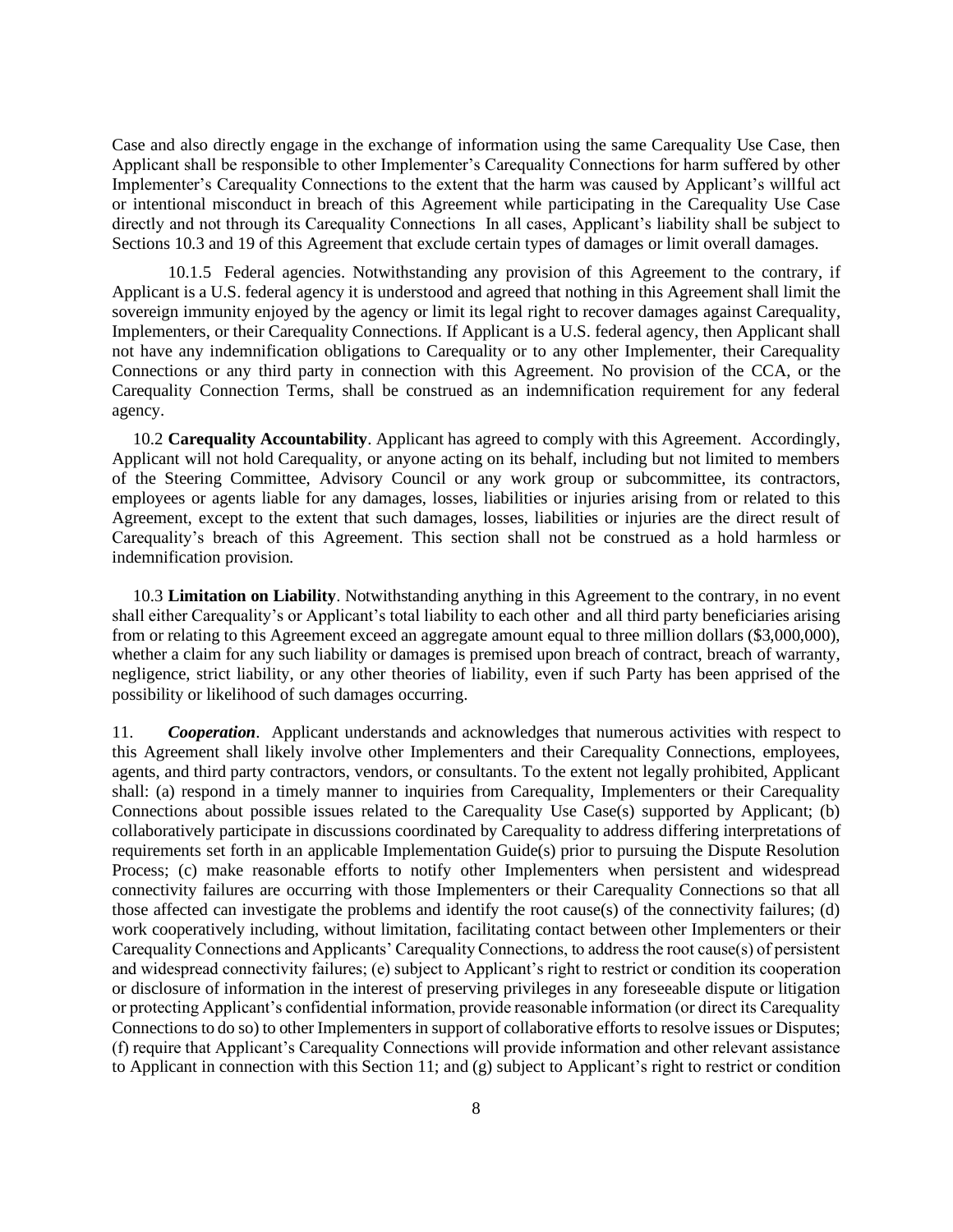its cooperation or disclosure of information in the interest of preserving privileges in any foreseeable litigation or protecting Applicant's Confidential Information, provide reasonable information to aid the efforts of other Implementers or their Carequality Connections to understand, contain, and mitigate an Adverse Security Event, at the request of such Implementer or Carequality Connection. In no case shall Applicant be required to disclose individually identifiable health information in violation of Applicable Law. In seeking an Implementer's cooperation, Applicant shall make all reasonable efforts to accommodate the Implementer's schedules and reasonable operational concerns.

### 12. *Adverse Security Event Reporting*.

12.1 As soon as reasonably practicable, but no later than five (5) business days after determining that an Adverse Security Event has occurred and is likely to have an adverse impact on an Implementer(s) or Carequality Connection(s), Applicant shall provide a notification to Carequality and all Implementers that are likely impacted by the Event. The notification should include sufficient information for the recipient of the notification to understand the nature of the Adverse Security Event. Applicant shall supplement the information contained in the notification as it becomes available and cooperate with other Implementers and their Carequality Connections in accordance with Section 11(g) of this Agreement. Notwithstanding the foregoing, Applicant agrees that (a) within one (1) hour of learning that an Adverse Security Event occurred and that such Event may involve an Implementer or Carequality Connection that is a Federal agency, it shall alert the Federal agency in accordance with the procedures and contacts provided by such Federal agency and (b) that within twenty-four (24) hours after determining that an Adverse Security Event has occurred and is likely to have an adverse impact on an Implementer(s) or Carequality Connection(s) that is a Federal agency, Applicant shall provide a notification to all such Implementers or Carequality Connections that are likely impacted by the Event in accordance with the procedures and contacts provided by such Federal agency.

12.2 Section 12.1 shall not be deemed to supersede Applicant's obligations (if any) under relevant security incident, breach notification or confidentiality provisions of Applicable Law. Compliance with Section 12.1 shall not relieve Applicant of any other security incident or breach reporting requirements under Applicable Law including, but not limited to, those related to individuals.

12.3 Applicant shall have in place a reporting protocol for its Carequality Connections to notify Applicant of Adverse Security Events that have occurred, and shall clearly communicate this protocol to its Carequality Connections.

13. *Acceptable Use*. (a) Carequality has adopted permitted purposes for the use of the Carequality Elements that are specifically set out in the Implementation Guide for each Carequality Use Case. Applicant shall only engage in exchange activities through the Carequality Elements for permitted purposes as defined in the Implementation Guides. If Applicant or its Carequality Connections do not comply with these permitted purposes or other applicable provisions in the Implementation Guide, Carequality may exercise its right to suspend Applicant or its relevant Carequality Connections in accordance with Section 5.3. (b) If Applicant is not a Covered Entity or Governmental Entity, then (i) Applicant may use the interoperability available through Carequality only for a permitted purpose as set forth in the relevant Implementation Guide, or otherwise within the Carequality Elements, which may authorize an Implementer to use information for specific purposes that enhance the effectiveness or the efficiency of an Implementer's network; and (ii) Applicant shall not, for its own benefit, re-use, re-disclose, aggregate, de-identify or sell any information transmitted or received by its Carequality Connections or End Users through the use of the Carequality Elements pursuant to a valid CCA unless its respective Carequality Connections or End Users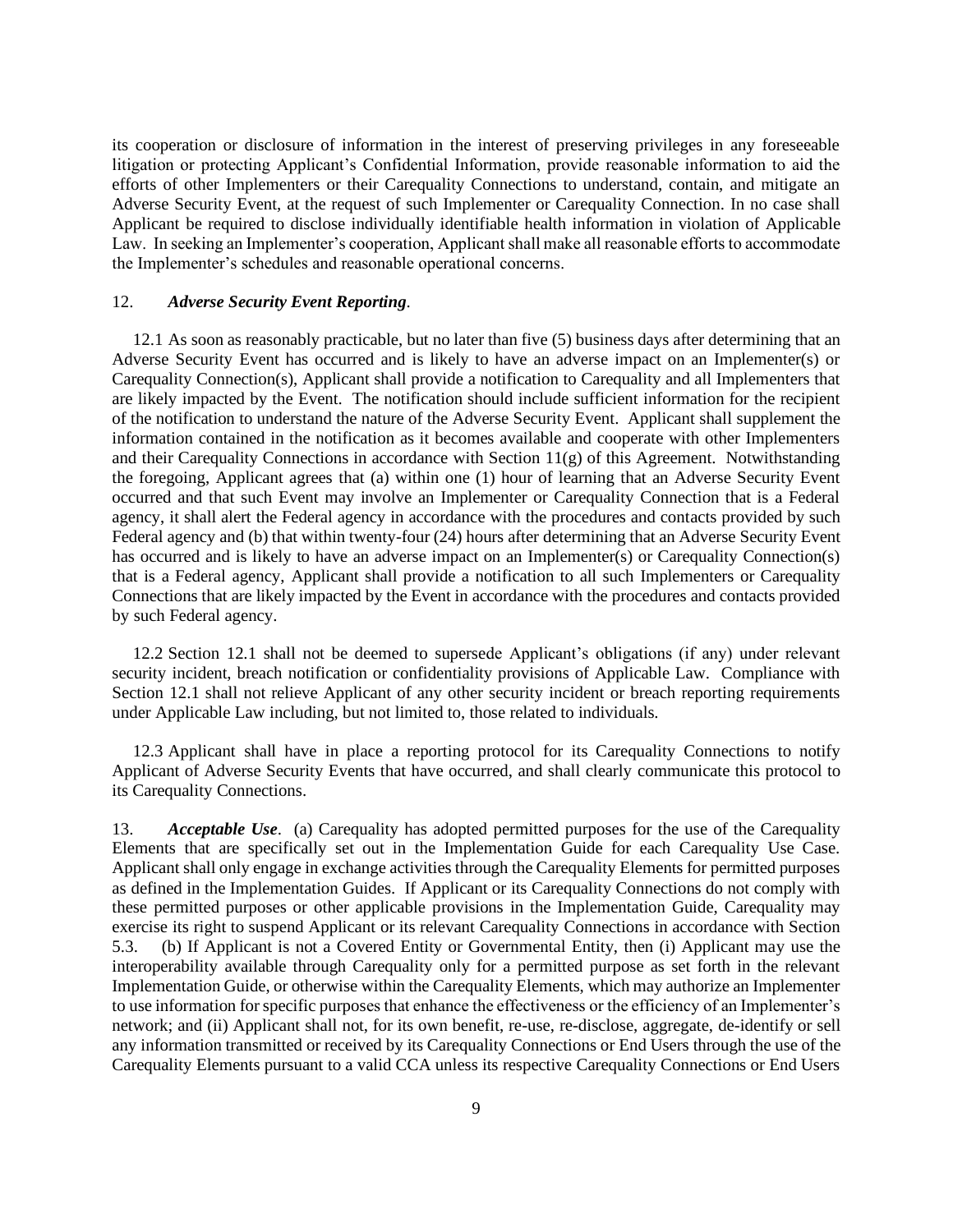have given Applicant the explicit written authority to do so. For the avoidance of doubt, an Implementer shall not be considered to be acting "for its own benefit", regardless of any compensation for services or other value it receives as a result of its actions, if (i) the Implementer is acting as a Business Associate for a customer or member of its network to do something that the customer or member is allowed to do itself, as permitted by the written agreement between the Implementer and its customer or member or some other writing that is legally enforceable, or (ii) the Implementer is taking action with respect to a patient's information at the direction of that patient or that patient's Personal Representative, as defined by the HIPAA Regulations. (c)Nothing in this Section shall restrict Applicant from having different arrangements outside of Carequality provided that Applicant can still comply with this Agreement. This Section shall not prohibit Applicant from compiling general volume statistics (such as query volumes or number of records exchanged) about its, its Carequality Connections' or its End Users' exchange activities conducted through the Carequality Elements including with other Implementers, their Carequality Connections or End Users. Notwithstanding the foregoing, to the extent such statistics identify any other Implementer or Carequality Connection, Applicant shall not disclose such statistics to any third party without the prior written consent of such Implementer or Carequality Connection.

14. *Information Handling Transparency.* Prior to being recognized as an Implementer, and during the remainder of the Term, Applicant will make publicly available an accurate statement of its information handling practices (the "Statement of Information Handling Practices"). For example, a Statement of Information Handling Practices may be a Notice of Privacy Practices as defined in the HIPAA Regulations or may consist of a statement that Applicant does not handle information in the course of exchange activities through the Carequality Elements. Any Statement of Information Handling Practices shall clearly disclose if the Applicant offers products and services to its customer and network members which involve access to, use and redisclosure of information that Applicant obtains by virtue of being an Implementer.

#### 15. *Carequality Connections*.

15.1 Applicant is responsible for identifying those of its customers, participants or other constituent entities, if any, that wish to be included in the Carequality Directory as Carequality Connections. Applicant may delegate this responsibility to its current Carequality Connections or their intermediary entities as appropriate. Before listing any entity in the Carequality Directory as its Carequality Connection, Applicant must confirm that the entity does not duplicate, in terms of the healthcare information content it provides, another data source that is already a Carequality Connection of a different Implementer, for the same Use Case, and shall not list in the Carequality Directory as its Carequality Connection any such duplicative entity. For example, if a provider organization is a Carequality Connection of a health information exchange (HIE) and, via the HIE, provides access to information ultimately sourced from its electronic health record (EHR) system, then that provider organization may not also be a Carequality Connection of its EHR vendor to provide access to substantially similar data. As a further example, if a provider organization uses two different EHR systems within different parts of its enterprise, these two EHR systems are distinct data sources and are not duplicative for purposes of this Section, and these systems may be represented separately in the Carequality Directory by different Implementers. For clarity, Carequality Connections are permitted to change Implementers, but may not have an active listing in the Directory by two Implementers for the same Use Case at the same time. Applicant shall cooperate with other Implementers to avoid duplication of Directory listings in such cases, and shall make reasonable efforts to facilitate transitions from one Implementer to another. Applicant acknowledges that it must supply information that Carequality indicates is necessary to complete a Carequality Directory entry for each Carequality Connection, in order for that Carequality Connection to be listed in the Carequality Directory. Carequality Implementation Guides may specify particular technical architectures or approaches to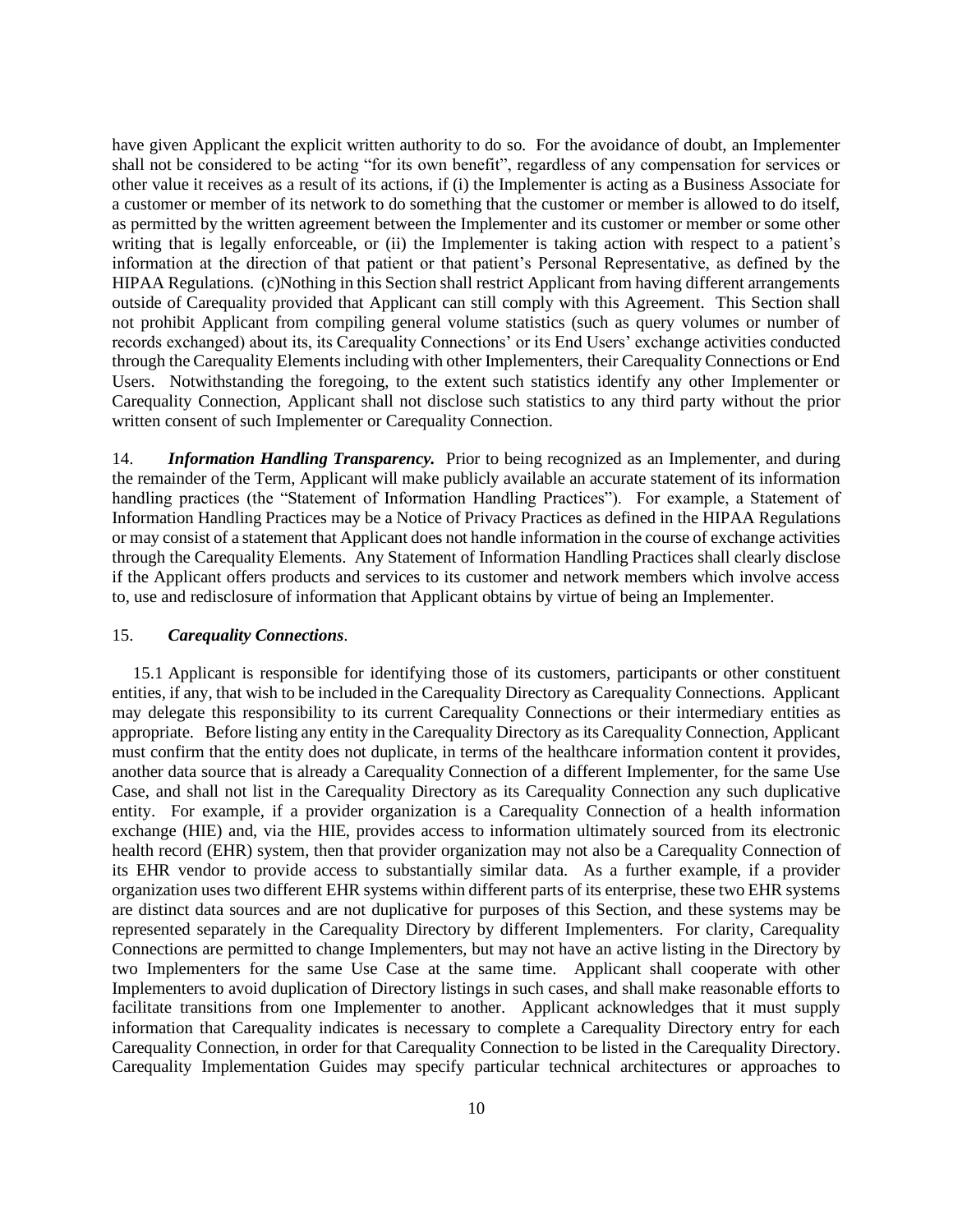maintaining information about participating Carequality Connections and making it available as part of the Carequality Directory, in which case Applicant shall comply with the requirements of the relevant Implementation Guides. Carequality expressly relies upon Applicant to maintain information about its Carequality Connections for use with the Carequality Directory, and Carequality expressly disclaims any responsibility to verify the accuracy of the information.

15.2 Prior to including any organization in the Carequality Directory as its Carequality Connection, Applicant shall require such Carequality Connections to, at a minimum, comply with the Carequality Connection Terms. Applicant, or an intermediary entity, can do this, directly or indirectly, through an agreement that is legally binding on the Carequality Connection or through written policies and procedures that incorporate the Carequality Connection Terms without any change to such terms. For clarity, the previous sentence does not prohibit Applicant from enforcing additional terms or policies beyond the Carequality Connection Terms, as long as these terms or policies do not contradict, contravene, or otherwise undermine the Carequality Connection Terms, with respect to exchange activities through the Carequality Elements. Applicant represents that every organization that it identifies to Carequality as a Carequality Connection is legally obligated to comply with the Carequality Connection Terms. Subject to the requirements of section 21.4 of this Agreement, the Carequality Steering Committee may amend Exhibit 1 at any time. As per the requirements of Section 21.4, Carequality will provide the final text of such amendments at least sixty (60) days prior to the effective date of the amendments. Applicant, in turn, shall inform its Carequality Connections of such amendments, and make a full copy of the updated Carequality Connection Terms available to its Carequality Connections within thirty (30) days of receiving the updated Carequality Connection Terms from Carequality. Applicant shall further inform its Carequality Connections if objections raised under Section 21.4 will prevent the amendments from going into effect.

15.3 Applicant shall employ a process by which Applicant, or its designee (including one or more of its Carequality Connections, as set forth in the next sentence), validates sufficient information to uniquely identify each End User of a Carequality Connection prior to enabling such End User to use the interoperability afforded by this Agreement. Applicant may fulfill this responsibility directly or indirectly by contractually obligating its Carequality Connections or a subcontractor to fulfill this responsibility.

15.4 Applicant shall maintain and exercise the ability to suspend or terminate a Carequality Connection if such Carequality Connection fails to comply with the Carequality Connection Terms or is otherwise subject to suspension by Carequality.

#### 16. *Confidentiality*.

16.1 Applicant and Carequality each agree to use the other Party's Confidential Information only as authorized in this Agreement solely for the purpose of performing its obligations under this Agreement, and for no other purpose. Each Party hereto may act as a Discloser and a Recipient, accordingly. A Recipient will disclose the Confidential Information it receives only to its employees and agents who require such knowledge and use in the ordinary course and scope of their employment or retention, and are obligated to protect the confidentiality of such Confidential Information in a manner substantially equivalent to the terms required herein for treatment of Confidential Information. Otherwise, a Recipient agrees not to disclose the Confidential Information received to anyone. In the event a Recipient has any question about whether information and/or materials it receives is Confidential Information, it shall treat the same as if it were Confidential Information. For the avoidance of doubt, the Carequality Elements that are not labeled as Confidential Information by the Carequality Steering Committee are not confidential and are not covered by the provisions of this Section.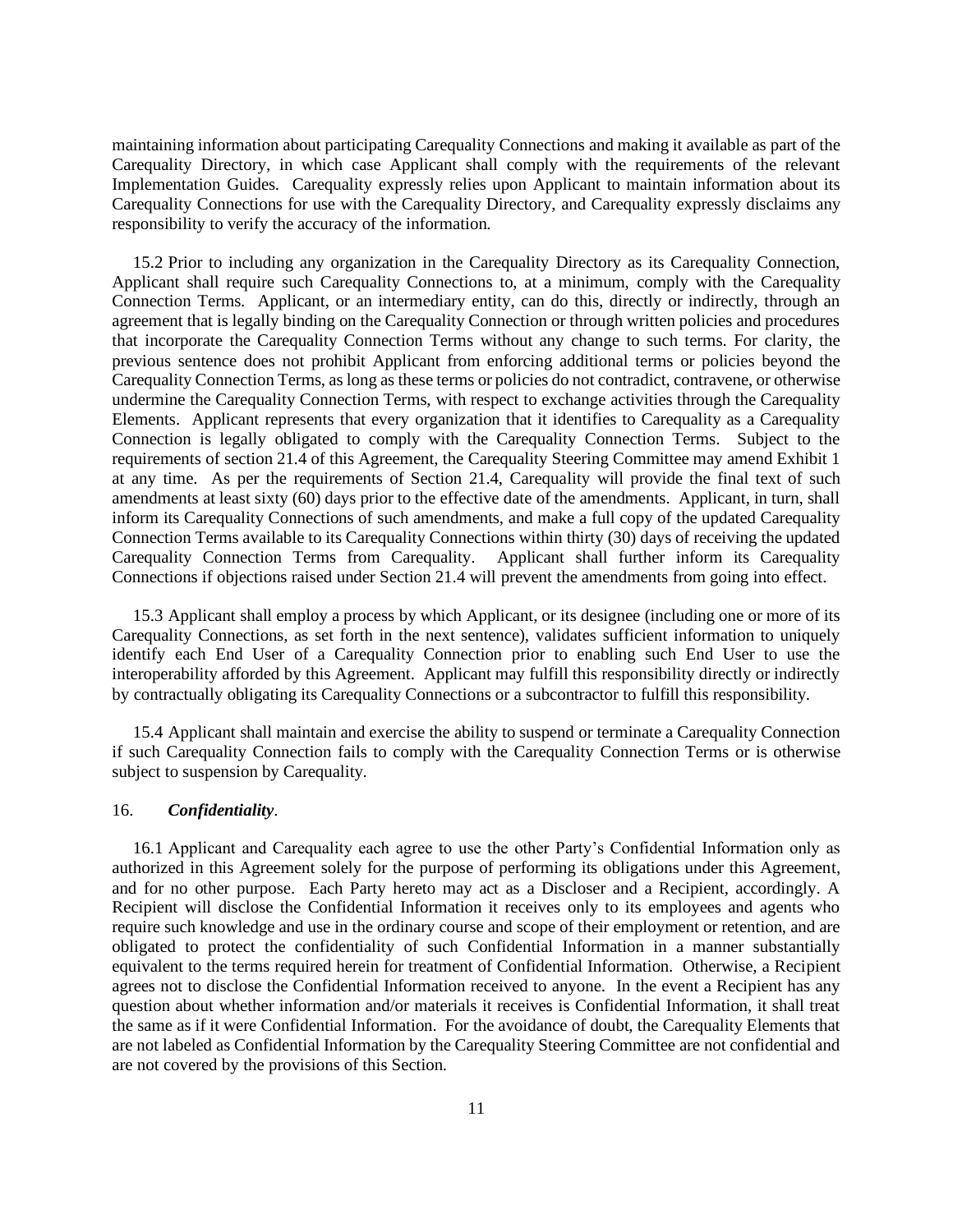16.2 After Carequality's acceptance of Applicant's application to be a Carequality Implementer, Carequality shall provide Applicant with access to the Carequality Directory. The Carequality Directory is intended to be used by Implementers, Carequality Connections, and End Users to create and maintain operational connectivity under the Carequality Elements, including the development and maintenance of effective user interfaces for relevant systems. Carequality is providing Applicant with access to, and the right to use, the Carequality Directory on the express condition that Applicant only use and disclose information contained in the Carequality Directory as necessary to advance the intended use of the Carequality Directory. For example, Applicant is permitted to disclose information contained in the Carequality Directory to the personnel of a Carequality Connection's EHR vendor who are engaged in assisting the Carequality Connection with establishing and maintaining connectivity via the Carequality Elements. Further, Applicant shall not use the information contained in the Carequality Directory for marketing or any form of promotion of their own products and services, unless this use and disclosure is part of an effort by Applicant to expand, or otherwise improve, connectivity via the Carequality Elements, and any promotion of Applicant's own products or services is only incidental to the primary purpose. In no event shall Applicant use the information contained in the Carequality Directory in a manner that would be reasonably expected to have a detrimental effect on another Party, Implementer, Carequality Connection, End User, or other individual or organization.

17. *Carequality Monitoring*. Carequality, through its agents, employees and independent contractors, in order to confirm compliance with this Agreement, shall have the right, but not the obligation, to monitor exchange activities enabled by the Carequality Elements. Applicant agrees to cooperate with Carequality in these monitoring activities and to provide, at Carequality's reasonable request, information in the furtherance of Carequality's monitoring including, but not limited to, audit logs of exchange transactions and summary reports of exchange activities, to the extent that Applicant possesses such information. Nothing in this Section shall be construed as limiting or modifying Applicant's responsibilities for performance measure reporting or demonstration of compliance for a specific Carequality Use Case, as outlined in that Carequality Use Case's Implementation Guide. Nothing in this Agreement shall be construed to allow Carequality to have direct access to the information systems of any Applicant or Carequality Connection(s).

18. *Contributions; IP Rights; Ownership of Materials; License*. Applicant acknowledges that any copyrights, patent rights, trade secrets, trademarks, service marks, trade dress, and other intellectual property in or related to Carequality including, but not limited to, this Agreement and all Exhibits, Implementation Guides, Carequality Elements, Carequality Policies, related materials, information, reports, processes (the "Carequality IP"), are protected under applicable United States law. Recognizing that the Carequality IP is the work product of the membership of Carequality, and that Carequality is the collective representative of all Implementers' interests, these intellectual property rights are asserted and held by Carequality in its capacity as the representative of its total membership and licensed to Applicant hereunder. This does not apply to Carequality trademarks, service marks or trade dress rights, which are discussed separately in Section 18.6 below. Applicant is encouraged to provide Contributions to Carequality and understands that Carequality must obtain certain rights in such Contributions in order to include the Contribution in Carequality IP. Notwithstanding any provision of this Agreement to the contrary, if Applicant is a U.S. federal agency and considers certain information to be the intellectual property of the U.S. government, the agency shall not contribute such information unless and until it has entered into a written agreement with Carequality for the transfer or license of such intellectual property rights.

18.1 With respect to each Contribution, Applicant represents that: (a) no information in the Contribution is confidential; (b) Carequality may freely disclose the information in the Contribution; and (c) to the best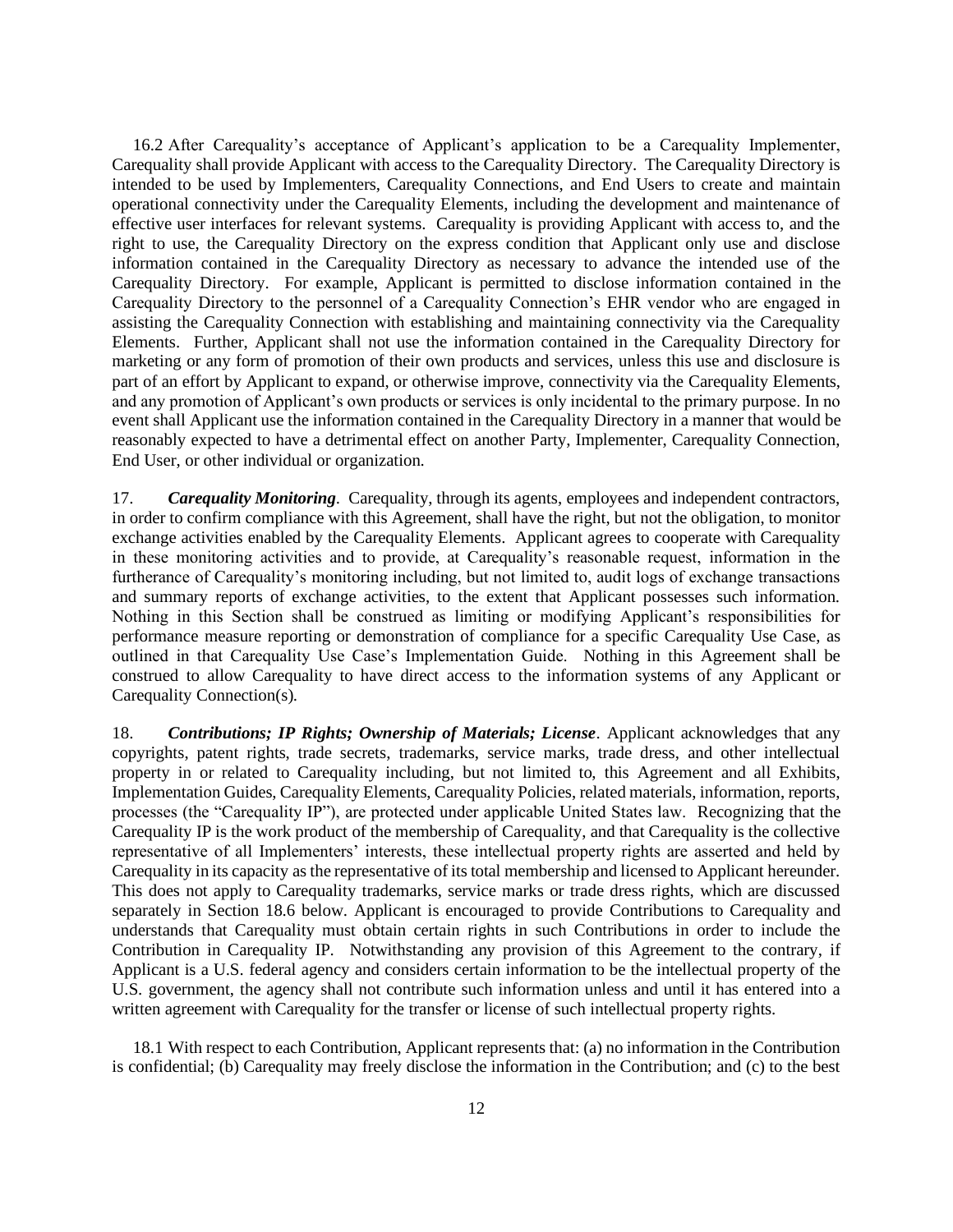of its knowledge, such Contribution is free of encumbrance as it relates to the intellectual property rights of others.

18.2 To the extent that a Contribution or any portion thereof is protected by copyright or other rights of authorship, Applicant grants a perpetual, irrevocable, non-exclusive, royalty-free, world-wide, sublicensable right and license to Carequality under all such copyrights and other rights in the Contribution to copy, modify, publish, display and distribute the Contribution (in whole or part) and to prepare derivative works based on or that incorporate all or part of such Contribution, in each case, for the purpose of incorporating such Contributions into the Carequality IP. Applicant also grants Carequality the right: (a) to register copyright in Carequality's name any Carequality IP even though it may include Contributions; and (b) to permit others, at Carequality's sole discretion, to reproduce in whole or in part the resulting Carequality IP.

18.3 Applicant shall identify to Carequality, through the issuance of a letter of assurance, any patents or patent applications which Applicant believes may be applicable to any Contribution made by Applicant within any Carequality Element specifically including, but not limited to, any Implementation Guide. This assurance shall be provided without coercion and shall take the form of a general disclaimer to the effect that the patent holder will not enforce any of its present or future patent(s) that would be required to implement or use the Carequality Element relevant to any person or entity using the patent(s) to comply with such Carequality Element.

18.4 Carequality grants to Applicant a perpetual, irrevocable, non-exclusive, royalty-free, world-wide, sublicensable right and license to use, modify, reproduce, prepare derivative works of, and disseminate the Carequality IP for the purpose of enhancing interoperability (including through the modification of its products and services to implement the Carequality Use Cases and conform to the Implementation Guides) and to otherwise exercise any and all of its rights under this Agreement. Applicant and its Carequality Connections and End Users have and will continue to possess the usage rights to the Carequality IP as authorized by this Agreement and the Carequality Connection Terms.

18.5 Applicant retains ownership of any Contribution it provides, granting only the licenses described in this Section. Nothing shall prevent Applicant from (i) changing Applicant's technology, services or any Contribution in any way, including to conform to the requirements of an Implementation Guide or (ii) making any change available to any other person or entity. Notwithstanding anything to the contrary in this Agreement, all right, title, and interest in any change to Applicant's technology, services or any Contribution will accrue to the benefit of, and be owned exclusively by, Applicant.

18.6 The trademarks, services marks, trade dress, business names, company names, and logos owned by Carequality, including without limitation CAREQUALITY and all Carequality logos, (collectively, the "Carequality Marks") are an important part of maintaining the strength and reputation of Carequality and its efforts to enable the interoperable exchange of healthcare information. Applicant may not use the Carequality Marks to brand any of Applicant's products or services and may not incorporate any Carequality Marks in any of Applicant's domain names except as provided in Carequality's published guidelines on use of trademarks. Upon Applicant being recognized by Carequality as an Implementer, Applicant shall be entitled to use and display "Carequality® Implementer" within its printed marketing materials, including on Applicant's website, to indicate that Applicant has been accepted by Carequality as an Implementer under this Agreement provided that such use is not misleading or inaccurate. No other rights are granted under this Section. Applicant shall not apply for registration of any trademark, service mark, trade dress, business name or company name, or logo that incorporates any Carequality Mark or any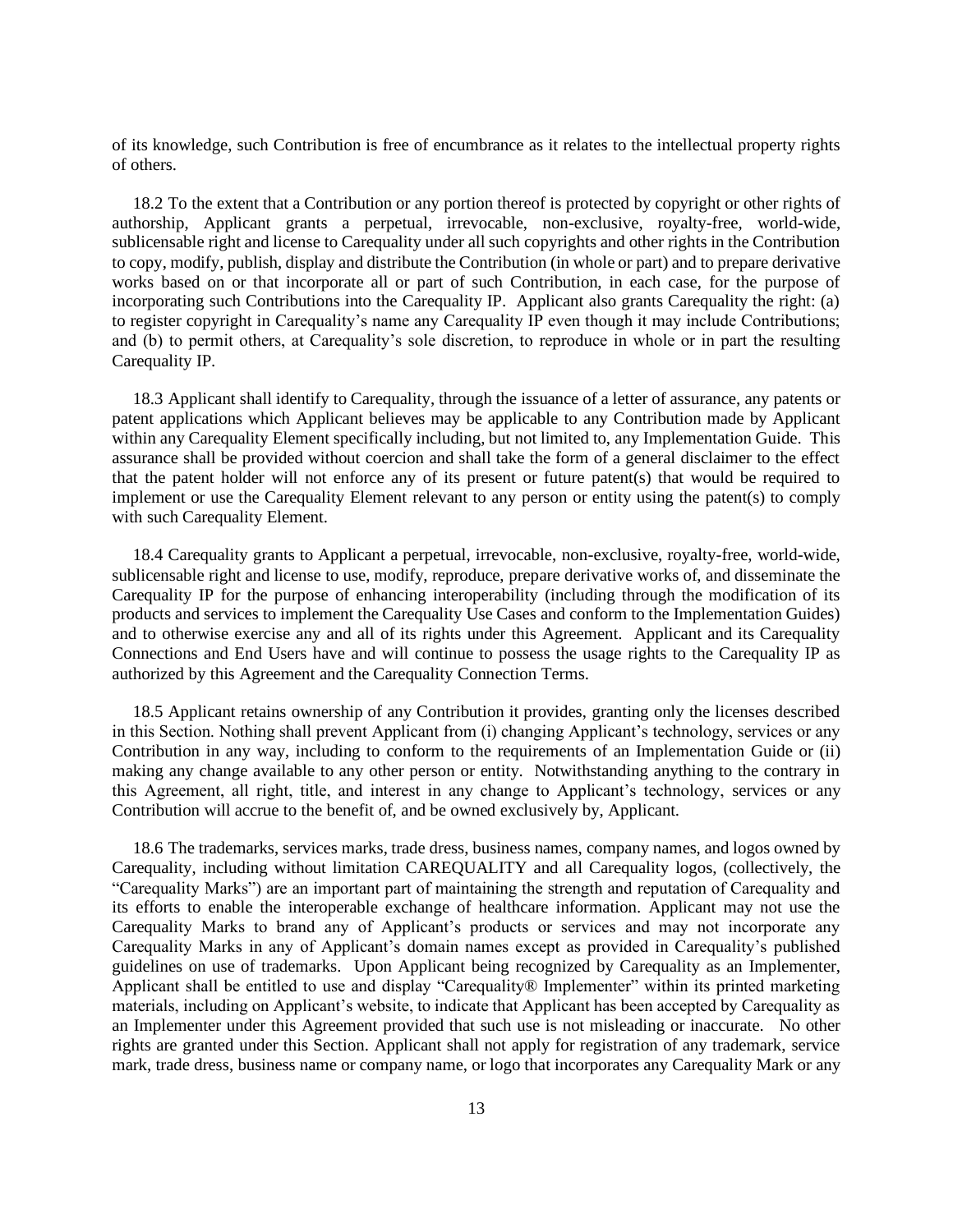element confusingly similar to any Carequality Mark. In connection with any non-trademark, descriptive use of Carequality Marks, Applicant and its Carequality Connections will use the registration symbol ® or the trademark or service mark symbols,  $^{TM}$  or  $^{SM}$ , as more fully set out in the Carequality guidelines on use of trademarks, and indicate in the text that the Carequality Mark used "is the registered trademark of Carequality," "is the trademark of Carequality," or "is the service mark of Carequality," respectively.

19. *Disclaimers*. Applicant acknowledges that other Implementers and Carequality Connections may be added to or removed from the Carequality Directory at any time; therefore, Applicant may not rely upon the inclusion in the Carequality Directory of a particular Implementer or Carequality Connection. IT IS EXPRESSLY AGREED THAT IN NO EVENT SHALL CAREQUALITY OR APPLICANT BE LIABLE TO EACH OTHER OR ANY THIRD PARTY BENEFICIARY FOR ANY SPECIAL, INDIRECT, CONSEQUENTIAL, OR EXEMPLARY DAMAGES, INCLUDING BUT NOT LIMITED TO, LOSS OF PROFITS OR REVENUES, LOSS OF USE, OR LOSS OF INFORMATION OR DATA, WHETHER A CLAIM FOR ANY SUCH LIABILITY OR DAMAGES IS PREMISED UPON BREACH OF CONTRACT, BREACH OF WARRANTY, NEGLIGENCE, STRICT LIABILITY, OR ANY OTHER THEORIES OF LIABILITY, EVEN IF THE PARTY HAS BEEN APPRISED OF THE POSSIBILITY OR LIKELIHOOD OF SUCH DAMAGES OCCURRING. NO PROVISION OF THE CCA, OR THE CAREQUALITY CONNECTION TERMS, SHALL BE CONSTRUED AS AN INDEMNIFICATION REQUIREMENT FOR ANY IMPLEMENTER, INCLUDING BUT NOT LIMITED TO A FEDERAL AGENCY, THAT IS PRECLUDED BY LAW FROM INDEMNIFYING THIRD PARTIES.

### 20. *Dispute Resolution*.

20.1 Applicant acknowledges that it may be in its best interest to resolve Disputes between or among Applicant or Applicant's Carequality Connections, and Carequality, other Implementers or their Carequality Connections through a collaborative, collegial process rather than through civil litigation. Applicant has reached this conclusion based upon the fact that the legal and factual issues involved in this Agreement are unique, novel, and complex and limited case law exists which addresses the legal issues that could arise from this Agreement. Therefore, Applicant shall submit Disputes to the non-binding dispute resolution process established by Carequality ("Dispute Resolution Process") (Exhibit 2). Applicant also agrees to direct its Carequality Connections to use their best efforts to resolve issues that may arise between its Carequality Connections and other Implementers' Carequality Connections or other Implementers to the extent that such Implementers do not have Carequality Connections through informal discussions before seeking to invoke the Dispute Resolution Process. In addition, Applicant agrees that if such informal discussions do not successfully resolve the issues after good faith efforts, then before a Dispute is submitted to the Dispute Resolution Process, Applicant will seek to facilitate the informal resolution of such issues directly between itself and the other affected Implementer(s). To the extent that such issues cannot be resolved through cooperation between Applicant and the other Implementer(s), Applicant on behalf of its Carequality Connection may choose to submit the Dispute to the Dispute Resolution Process. Under no circumstances will the Dispute Resolution Process give Carequality any power to assess monetary damages against Applicant, Applicant's Carequality Connections, or any other Implementer or Carequality Connection. Except in accordance with Section 20.2, if Applicant refuses to participate in the Dispute Resolution Process, such refusal shall constitute a material breach of this Agreement and may be grounds for termination in accordance with Section 5.2.

### 20.2 **Immediate Injunctive Relief.**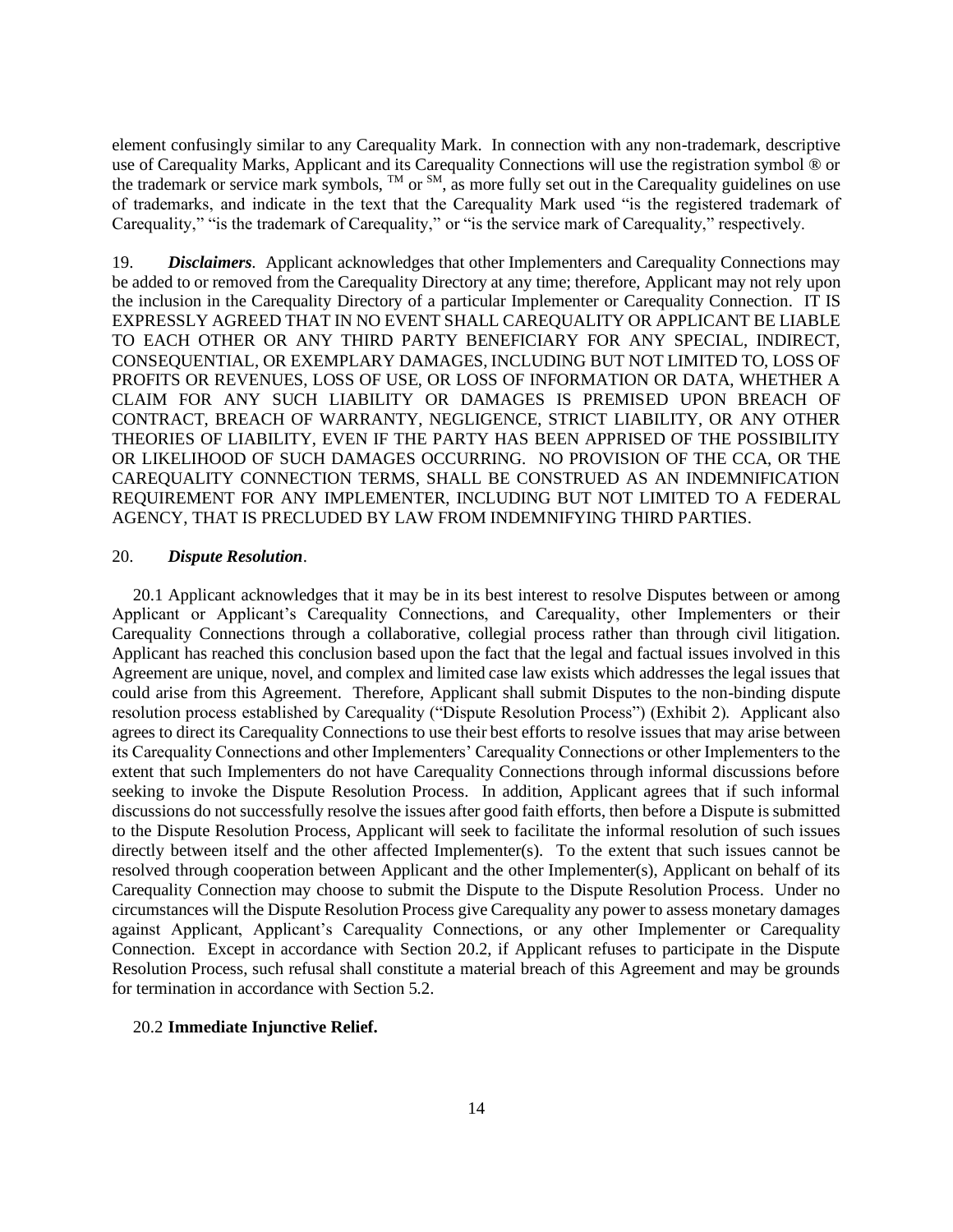20.2.1 Notwithstanding Section 20.1, Applicant may be relieved of its obligation to participate in the Dispute Resolution Process if Applicant (i) believes that another Implementer's or Carequality Connection's act or omission will cause irreparable harm to Applicant or another organization or individual (e.g. Implementer, Carequality Connection, End User or consumer) and (ii) pursues immediate injunctive relief against such Implementer or Carequality Connection in a court of competent jurisdiction. Applicant must inform Carequality of such action within two business days of filing for the injunctive relief and of the result of the action within 24 hours of learning of same. Notwithstanding any provision of this Agreement to the contrary, if Applicant is a U.S. federal agency, federal law shall govern whether and when equitable relief may be granted.

20.2.2 If the injunctive relief sought in Section 20.2(a) is not granted and Applicant chooses to pursue the Dispute, the Dispute must be submitted to the Dispute Resolution Process in accordance with Section 20.1.

20.3 **Activities during Dispute Resolution Process**. The pendency of a Dispute under this Agreement has no effect on either Party's obligations hereunder, unless Applicant suspends or terminates its rights in accordance with Section 5.2 or 5.3 or is suspended in accordance with Section 5.3.

20.4 **Implementation of Agreed Upon Resolution**. If, at any point during the Dispute Resolution Process, Applicant and all of the other parties to the Dispute accept a proposed resolution of the Dispute, Applicant and Carequality each agrees to implement the terms of the resolution in the agreed upon timeframe.

20.5 **Reservation of Rights**. If, following the Dispute Resolution Process, in the opinion of Applicant, the Dispute Resolution Process failed to adequately resolve the Dispute, Applicant may pursue any remedies available to it in a court of competent jurisdiction.

## 21. *Miscellaneous/General*

21.1 **Authority to Execute**. Applicant warrants and represents that it has the full power and authority to execute this Agreement and that any representative of Applicant who executes this Agreement has full power and authority to do so on behalf of Applicant.

21.2 **Notices**. All Notices to be made under this Agreement shall be given in writing to Applicant and Carequality at the addresses set forth following each Party's signature, and shall be deemed given: (i) upon delivery, if personally delivered; (ii) upon the date indicated on the return receipt, when sent by the United States Postal Service Certified Mail, return receipt requested; and (iii) if by facsimile telecommunication or other form of electronic transmission, upon receipt when the Notice is directed to a facsimile telecommunication number or electronic mail address listed by the Party and the sending facsimile machine or electronic mail address receives confirmation of receipt by the receiving facsimile machine or electronic mail address.

21.3 **Governing Law, Forum and Jurisdiction**. In the event of a dispute between the Parties, the applicable Federal and State conflicts of law provisions that govern the operations of the Parties shall determine governing law. If any Party to a dispute is a U.S. federal agency, only Federal law shall apply.

21.4 **Amendment.** This Agreement, and any attachments or exhibits incorporated by reference into this Agreement, may be amended by Carequality from time to time provided that Carequality first provides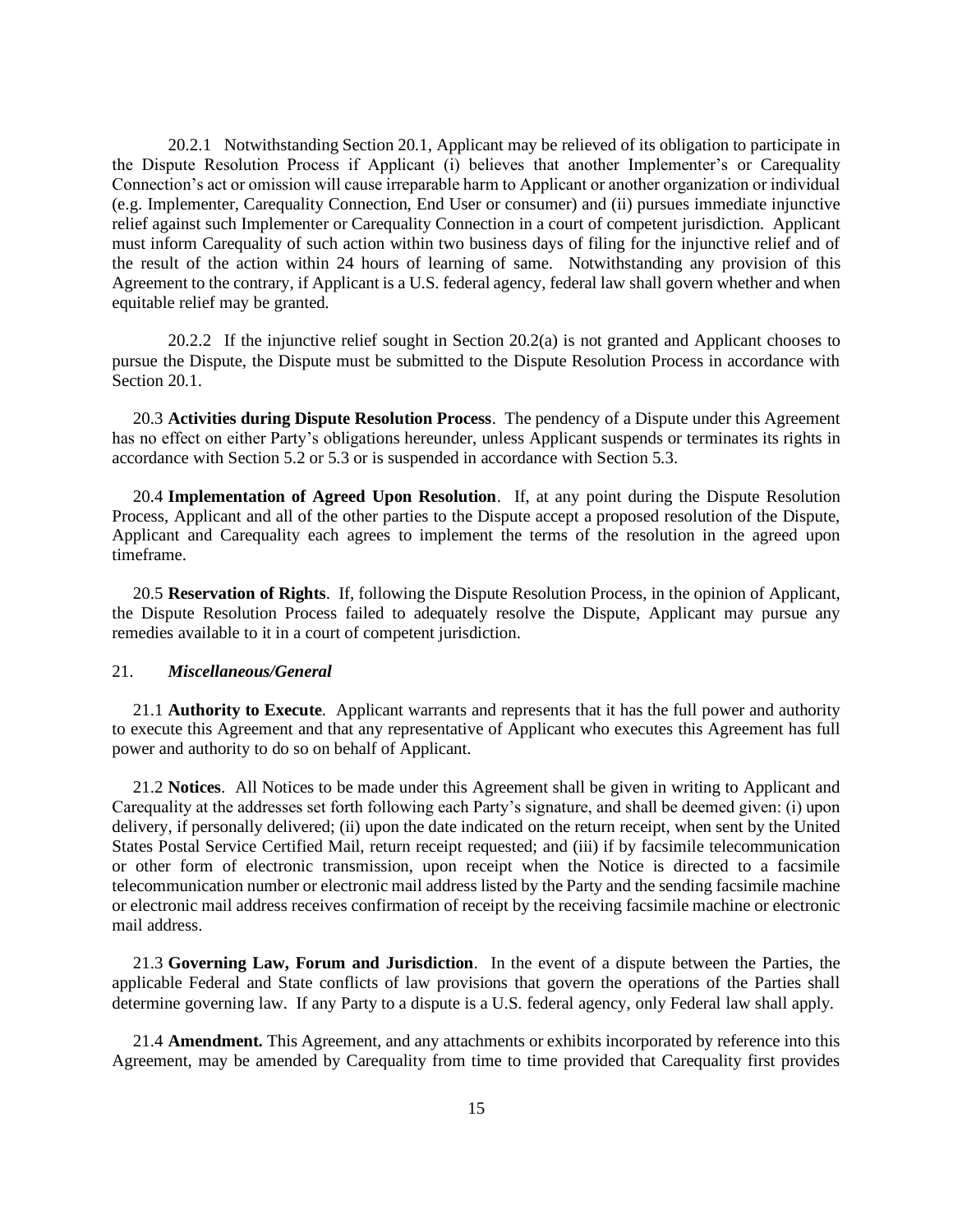notice and an opportunity to provide feedback on the draft proposed amendment and an opportunity to object in accordance with this Section. Carequality will provide Notice of any proposed amendment to Applicant and all other Implementers at least ninety (90) calendar days prior to the proposed effective date of the amendment. Carequality will accept feedback on the draft proposed amendment from Applicant and all other Implementers for twenty-one (21) calendar days, and will provide final text of the proposed amendment to Applicant and all other Implementers no later than sixty (60) calendar days prior to the effective date of the amendment. Applicant shall have thirty (30) days from the date of the publication of the final text to advise Carequality in writing if the Applicant objects to the proposed amendment and the specific reasons for its objection. If more than one-third (1/3) of all Implementers object to the proposed amendment, then the amendment shall not go into effect. Otherwise, the amendment shall be effective at the end of the ninety (90) day notice period. Applicant shall be required to sign any amendment approved in accordance with this section or terminate participation by providing at least sixty (60) days prior written Notice of such termination to Carequality. No amendment to this Agreement shall be proposed to Applicant unless such amendment is proposed to all other Implementers. Notwithstanding the foregoing, if Carequality determines, based on advice from legal counsel, that an amendment is required in order for Carequality to remain in compliance with Applicable Law, Carequality is not required to provide Applicant and other Implementers with an opportunity to object to the amendment. However, Carequality shall still be required to provide sixty (60) days advance notice of the amendment.

21.5 **Applicable Law**. Notwithstanding anything herein to the contrary, Applicant shall not be required to do or undertake any action or omission that would cause Applicant to violate its Applicable Law.

21.6 **Third Party Beneficiary**. Each Implementer shall be deemed a third party beneficiary of this Agreement for purposes of enforcing Applicant's compliance with Sections 7, 8, 10.1, 10.1.3, 11, 12, 13, 19 and 20 of this Agreement. In the event that Applicant does not designate any Carequality Connections or that Applicant engages in exchange directly with other Implementers' Carequality Connections in a specific Carequality Use Case even though it has Carequality Connections for that specific Carequality Use Case, then each Implementer's Carequality Connections shall be deemed a third party beneficiary of this Agreement solely for the purpose of enforcing Applicant's compliance with Section 10.1.4 of this Agreement.

21.7 **Assignment**. None of this Agreement, including but not limited to any of the rights created by this Agreement, shall be assignable by either Party whether by operation of law or otherwise without the prior written approval of the other Party.

21.8 **Force Majeure**. Neither Party shall be responsible for any delays or failures in performance caused by the occurrence of events or other circumstances that are beyond its reasonable control after the exercise of commercially reasonable efforts to either prevent or mitigate the effect of any such occurrence or event.

21.9 **Severability**. If any provision of this Agreement shall be adjudged by any court of competent jurisdiction to be unenforceable or invalid, that provision shall be modified to the minimum extent necessary to achieve the purpose originally intended, if possible, and the remaining provisions of this Agreement shall remain in full force and effect and enforceable. If the provision cannot be modified to achieve the purpose originally intended, it shall be severed from the agreement and the remaining provisions of this Agreement shall remain in full force and effect and enforceable.

21.10 **Survival of Rights and Obligations**. All Sections, which by their nature are meant to survive this Agreement, shall survive expiration or termination of this Agreement.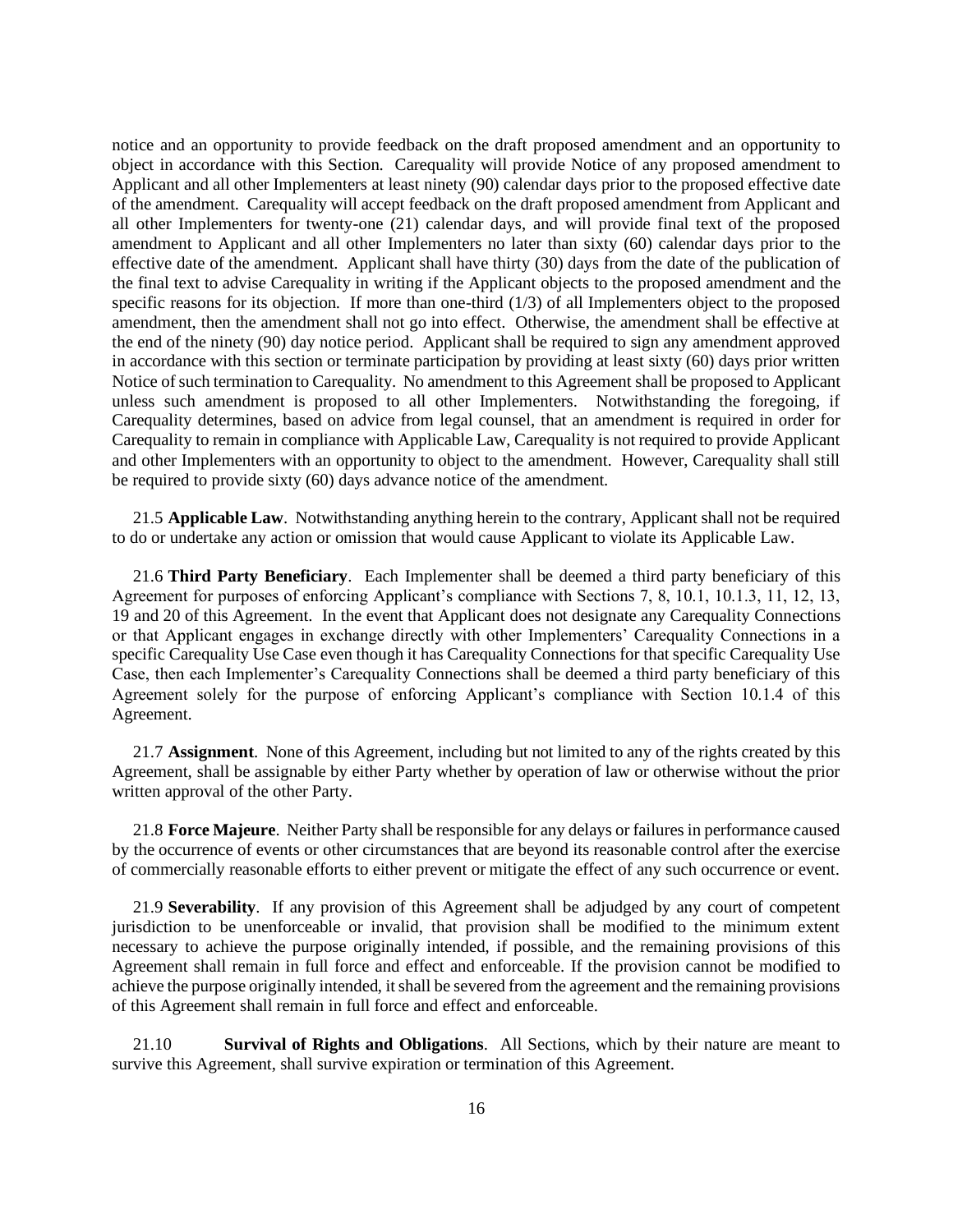21.11 **Counterparts**. This Agreement may be executed in one or more counterparts, each of which shall be considered an original counterpart, and shall become a binding agreement when each Party shall have executed one counterpart.

21.12 **Captions**. Captions appearing in this Agreement are for convenience only and shall not be deemed to explain, limit or amplify the provisions of this Agreement.

21.13 **Independent Parties**. Nothing contained in this Agreement shall be deemed or construed as creating a joint venture or partnership between Applicant and Carequality. Except as specifically set forth herein, neither Party shall have the power to control the activities and operations of, or contractually bind or commit, the other Party and their status with respect to one another is that of independent contractors.

21.14 **Entire Agreement; Waiver**. This Agreement, together with all attachments, exhibits and artifacts incorporated by reference, contains the entire understanding of the Parties with regard to the subject matter contained herein. The failure of either Party to enforce at any time any provision of this Agreement shall not be construed to be a waiver of such provision, nor in any way affect the validity of this Agreement or any part hereof or the right of such Party thereafter to enforce each and every such provision. No waiver of any breach of this Agreement shall be held to constitute a waiver of any other or subsequent breach, nor shall any delay by either Party to exercise any right under this Agreement operate as a waiver of any such right.

21.15 **Effect of Agreement**. Except as provided in Sections 2.3 and 19 ("Disclaimers") and Section 20 ("Dispute Resolution"), nothing in this Agreement shall be construed to restrict Applicant's right to pursue all remedies available under law for damages or other relief arising from acts or omissions of Carequality or other Implementers or Carequality Connections related to this Agreement, or to limit any rights, immunities or defenses to which Applicant may be entitled under Applicable Law.

21.16 **Priority**. In the event of any conflict or inconsistency between a provision in the body of this Agreement and any exhibit or attachment hereto, the terms contained in the body of this Agreement shall prevail.

21.17 **Time Periods**. Any of the time periods specified in this Agreement may be changed pursuant to the mutual written consent of the Parties.

21.18 **Remedies Cumulative**. The rights and remedies of the Parties provided in this Agreement are cumulative and are in addition to any other rights and remedies provided by law.

IN WITNESS WHEREOF, the Parties to this Agreement have caused it to be duly executed by their respective duly authorized representatives as of the last date below.

Applicant Carequality, Inc.

By: By:

| Name: |  |
|-------|--|
|       |  |

Name:\_\_\_\_\_\_\_\_\_\_\_\_\_\_\_\_\_\_\_\_\_ Name:\_\_\_\_\_\_\_\_\_\_\_\_\_\_\_\_\_\_\_\_\_\_\_\_\_